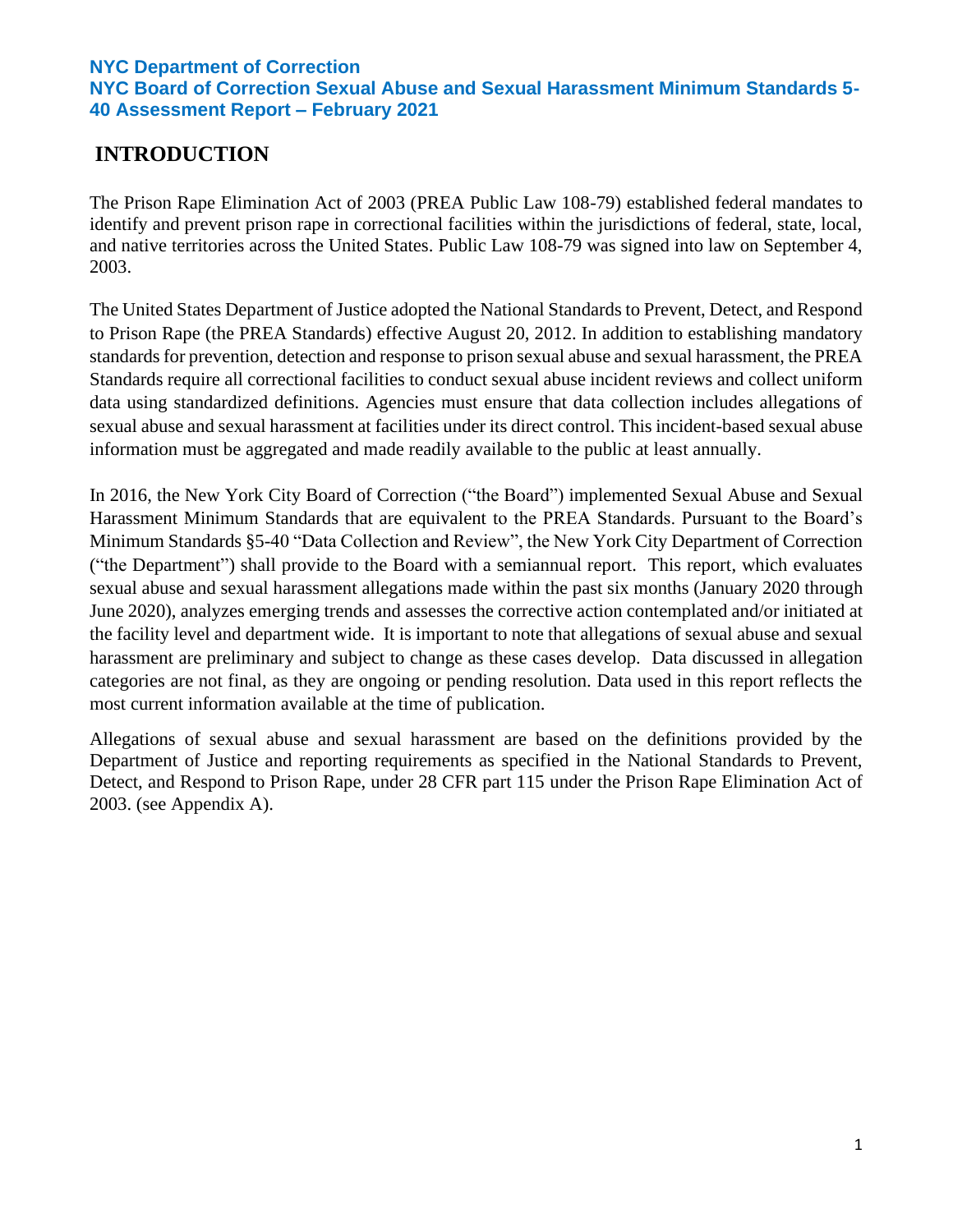**NYC Board of Correction Sexual Abuse and Sexual Harassment Minimum Standards 5- 40 Assessment Report – February 2021**

## **Section One**

## **ALLEGATIONS OF SEXUAL ABUSE AND SEXUAL HARASSMENT**

In accordance with the National PREA Standards, the Department reviews data pursuant to §115.87 in order to examine and improve the effectiveness of its sexual abuse prevention, detection, and response policies, practices, and training with the ultimate goal of eliminating sexual abuse and sexual harassment within its facilities.

# **Type of Allegation**

Allegations of sexual abuse and sexual harassment are categorized in accordance with the definitions provided by the Prison Rape Elimination Act of 2003. These categories separate allegations by perpetrator type (staff or inmate) and compare this reporting period data to last period's data, as shown in Figure 1*.* 

#### **Figure 1**



Figure 1 shows the Department is reporting an overall increase in staff-on-inmate allegations by 89.5% and an overall increase in inmate-on-inmate allegations by 97.5% during this reporting period compared to last. Overall, the Department saw 216 allegations of staff-on-inmate sexual abuse and sexual harassment this period versus 114 allegations last period.

This time last year, the Department recorded a similar number of inmate-on-inmate allegations (77, compared to 79 in this period). As for staff-on-inmate allegations, the Department has identified three reasons for the 97.5% increase.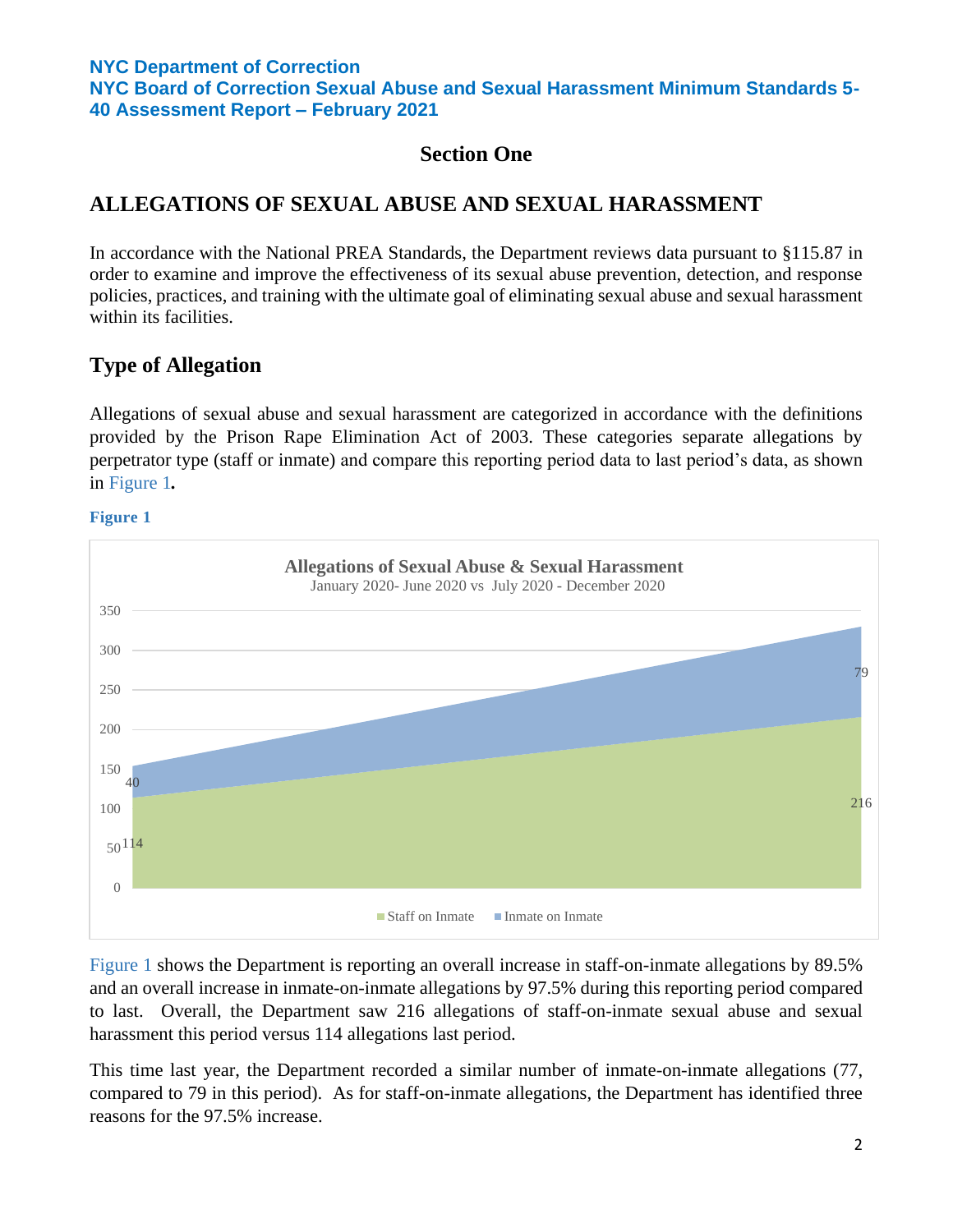The main reason is a change in protocol mandated and implemented by the Board of Corrections last reporting period with respect to sexual harassment allegations, which is still affecting reporting numbers in this period. The Board of Corrections decided that "repeated" sexual harassment includes a comment made with sexual undertones by a person who has been accused of making a sexual comment in the past, to anyone, whether that previous allegation was substantiated or not. This change in definition inflated the number of sexual harassment allegations the Department was required report as a "PREA" allegation.<sup>1</sup> Eighty-nine (89) of the Department's 216 staff-on-inmate allegations were claims of sexual harassment. Comparatively speaking, during the last reporting period, the Department only had thirtyeight (38) such claims. But this time last year (during the reporting period that spanned July 2019 – December 2019), the Department saw four (4) such claims. The progress made to undercut harassment allegations should not be ignored; the recent change to the definition of "PREA-reportable sexual harassment" sets a new, higher standard.

Second, the Department continues, in a seemingly intensifying fashion, to grapple with a small number of inmates making a large number of unsubstantiated or unfounded complaints. During this reporting period, **just five inmates were responsible for reporting 79 (or, 36.6%) of the Department's 216 staff-vs-inmate allegations; a total of ten inmates (the previously mentioned five plus another five inmates) were responsible for reporting 99 (or, 45.8%) of these 216 allegations**. Although not all of these cases have been formally closed yet, preliminary assessments suggest that they will all result in a finding of Unsubstantiated or Unfounded.

Of the 295 allegations in this reporting period, 216 were allegations of sexual abuse. The five abovementioned inmates represent 23.6% (51 of 216) staff-on-inmate sexual abuse allegations. **Plainly, almost one-quarter of the Department's staff-on-inmate sexual abuse allegations for this reporting period were made by the same five people**. Not one of those allegations has been supported by any credible evidence. **Those same five inmates also represent 48% (38 of 79) staff-on-inmate sexual harassment allegations**. Expand that list to include the ten previously referenced inmates and the number reaches 68% (54 of 79). **Thus, the same 10 inmates represent over** *two thirds* **of all of the Department's staff-on-inmate sexual harassment allegations.**

The Department has attempted, for years, to partner with three different District Attorney's Offices in order to combat the rampant false reporting of PREA allegations. Finally, during this reporting period, the Bronx District Attorney's Office has agreed to assess one (1) of the five (5) individuals for criminal prosecution. The Department will comment on the progress of this prosecution in its next 5-40 Report.

Lastly, in May 2019, the Department reviewed and updated Directive 5011R-A: Elimination of Sexual Abuse and Sexual Harassment. The directive now mirrors PREA Federal standards. One update to the Directive which could account for a rise in sexual abuse allegations is that the Department now classifies a verbal request by any staff member for a crime listed under Penal Law section 130 as sexual abuse. Prior to this change, verbal requests were generally not classified as "sexual abuse."

 $1$  It should be noted that all staff-on-inmate and inmate-on-inmate sexual harassment allegations, whether they are deemed "PREA-Reportable" or not, are investigated by the highly-trained, specialized "PREA investigators" within the Investigation Division.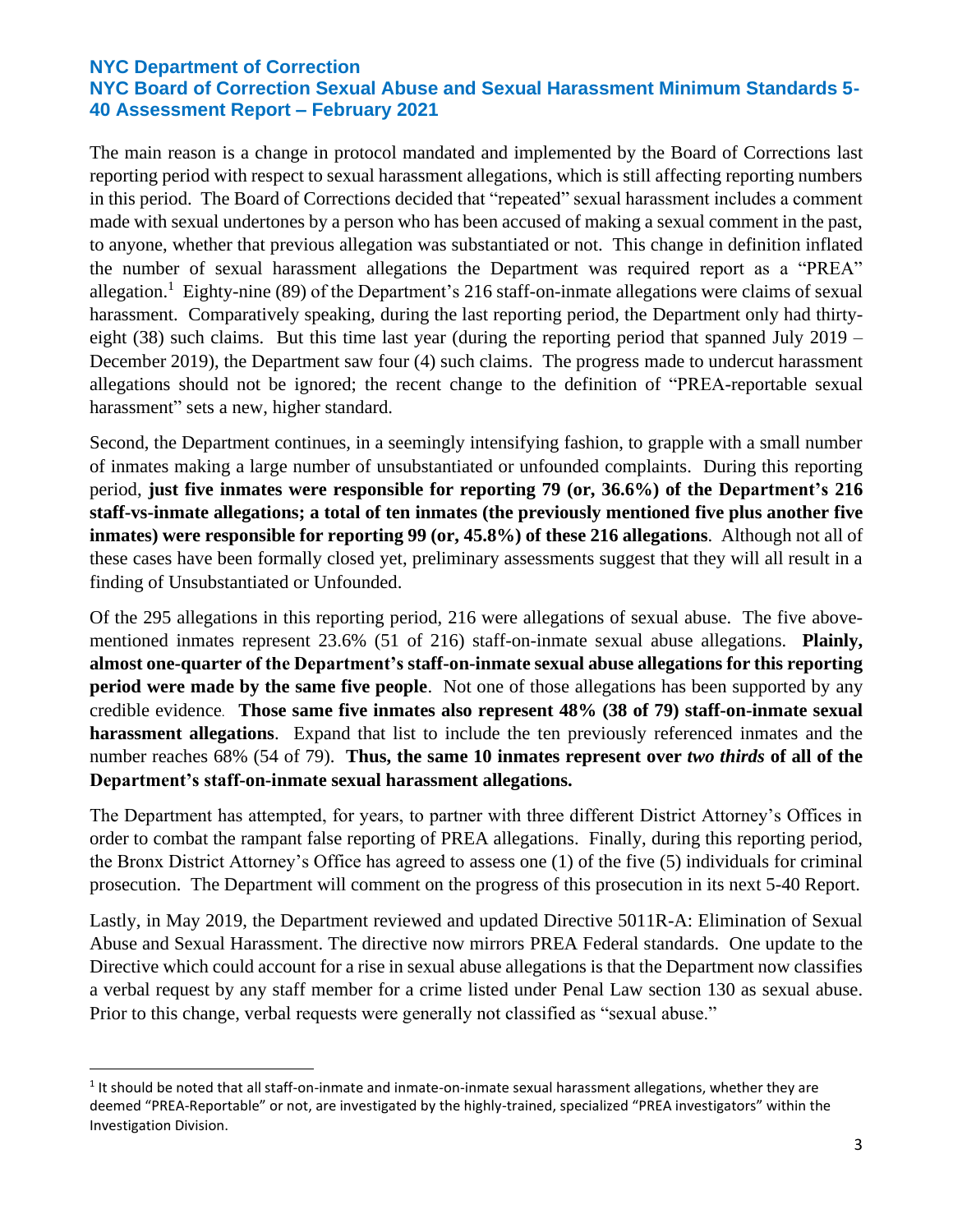## **Facility Breakdown**

Table 1, below, gives a breakdown of PREA allegations by facility, comparing last reporting period (January 2020 – June 2020) to the current reporting period (July 2020 – December 2020).

### **Table 1**

| <b>Facility Breakdown Comparison</b> |                    |        |                    |        |          |
|--------------------------------------|--------------------|--------|--------------------|--------|----------|
|                                      | Jan 2020-June 2020 |        | July 2020-Dec 2020 |        |          |
|                                      | # of Allegations   | $\%$   | # of Allegations   | $\%$   | % Change |
| <b>RMSC</b>                          | 15                 | 9.74%  | 24                 | 8.14%  | $60\% +$ |
| <b>AMKC</b>                          | 35                 | 23.18% | 63                 | 21.36% | $80%$ +  |
| <b>BKDC</b>                          | $\theta$           | 0.00%  | $\theta$           | 0%     |          |
| <b>GRVC</b>                          | 40                 | 26.49% | 30                 | 10.17% | 25% -    |
| OBCC                                 | 10                 | 6.62%  | 14                 | 4.75%  | $40% +$  |
| <b>EMTC</b>                          | 1                  | 0.66%  | 3                  | 1.02%  | $200% +$ |
| <b>MDC</b>                           | 19                 | 12.58% | 90                 | 30.51% | $374% +$ |
| <b>NIC</b>                           | 12                 | 7.95%  | 31                 | 10.51% | $158% +$ |
| <b>RNDC</b>                          | 9                  | 5.96%  | $\overline{4}$     | 1.36%  | 56% -    |
| WF                                   | $\overline{2}$     | 1.32%  | $\overline{2}$     | .68%   |          |
| <b>VCBC</b>                          | 8                  | 5.30%  | 33                 | 11.19% | $313% +$ |
| <b>BHPW</b>                          | 1                  | 0.66   | 1                  | .34%   |          |
| <b>HOJC</b>                          | $\overline{0}$     | 0.00%  | $\theta$           | 0%     |          |
| <b>OTHER UNITS</b>                   | $\overline{2}$     | 1.32%  | $\overline{0}$     | 0%     | 100% -   |

The Department has experienced an increase of PREA allegations in a several facilities. The overall increase in allegations is explained above; the *location* of the increased allegations can be traced to the decision to reduce the number of housing areas throughout the facilities, thereby increasing the inmate population.

Additionally, the ten individuals that were identified (as listed above with Figure 1) as making repeated allegations are the same inmates that were housed in MDC, NIC, VCBC facilities with increased numbers of allegations.

# **Age of Alleged Victim**

Tables 2 (previous reporting period) and 3 (current reporting period) compare the ages of alleged victims. The data is further delineated by category of alleged perpetrator (staff or inmate). Of note, approximately 97.6% of all allegations were reported by inmates ages twenty-two (22) or older.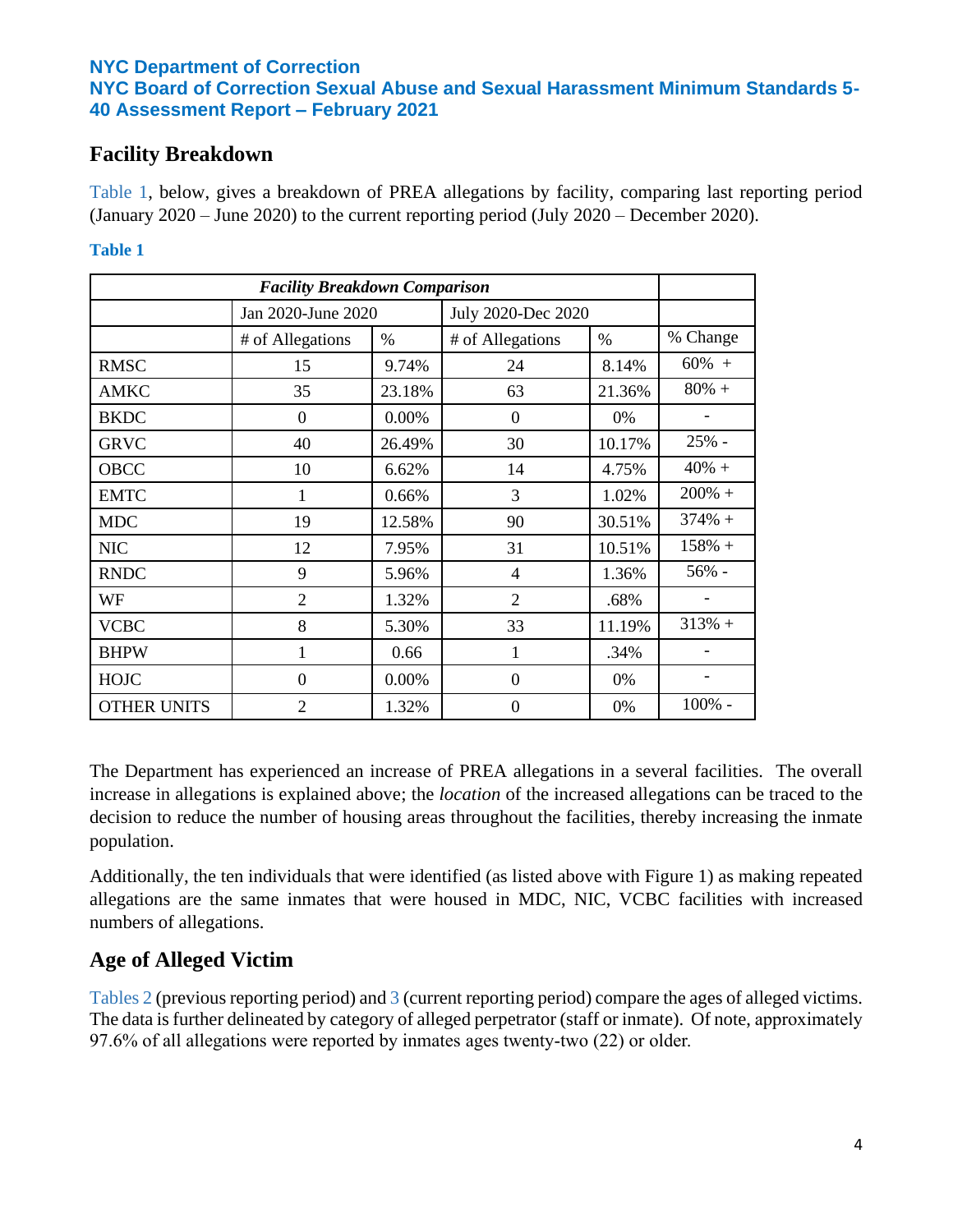## **NYC Board of Correction Sexual Abuse and Sexual Harassment Minimum Standards 5- 40 Assessment Report – February 2021**

### **Table 2**

| <b>January 2020-June 2020</b>                                      |     |                        |                  |  |  |
|--------------------------------------------------------------------|-----|------------------------|------------------|--|--|
| Alleged Victim Age at Incident Date $\frac{1}{2}$ # of Allegations |     | <b>Staff on Inmate</b> | Inmate on Inmate |  |  |
| 18<                                                                |     |                        |                  |  |  |
| 19-21                                                              |     |                        |                  |  |  |
| $\gamma\gamma$                                                     | 146 |                        |                  |  |  |

#### **Table 3**

| July 2020-December 2020                                                                                             |     |       |  |  |  |
|---------------------------------------------------------------------------------------------------------------------|-----|-------|--|--|--|
| # of Allegations<br><b>Staff on Inmate</b><br><b>Alleged Victim Age at Incident Date</b><br><b>Inmate on Inmate</b> |     |       |  |  |  |
| 18<                                                                                                                 |     |       |  |  |  |
| 19-21                                                                                                               |     |       |  |  |  |
|                                                                                                                     | 288 | າ 1 າ |  |  |  |

## **Age of Alleged Subject**

Tables 4 (prior reporting period) and Table 5 (current reporting period) compare the ages of alleged subjects. The data is further delineated by type of alleged victim (staff or inmate). Of note, in approximately 97.6% of the allegations reported, the alleged identified perpetrator was twenty-two (22) years old or older.

| January 2020-June 2020                                                                                   |                  |                        |                         |  |  |
|----------------------------------------------------------------------------------------------------------|------------------|------------------------|-------------------------|--|--|
| <b>Alleged Subject Age at Report Date</b>                                                                | # of Allegations | <b>Staff on Inmate</b> | <b>Inmate on Inmate</b> |  |  |
|                                                                                                          |                  |                        |                         |  |  |
| 18<                                                                                                      |                  |                        |                         |  |  |
| 19-21                                                                                                    |                  |                        |                         |  |  |
| 22                                                                                                       | 113              | 91                     | 22                      |  |  |
| Unidentified Alleged Perpetrator<br>(Perpetrator was not identified in the<br>preliminary investigation) | 40               |                        |                         |  |  |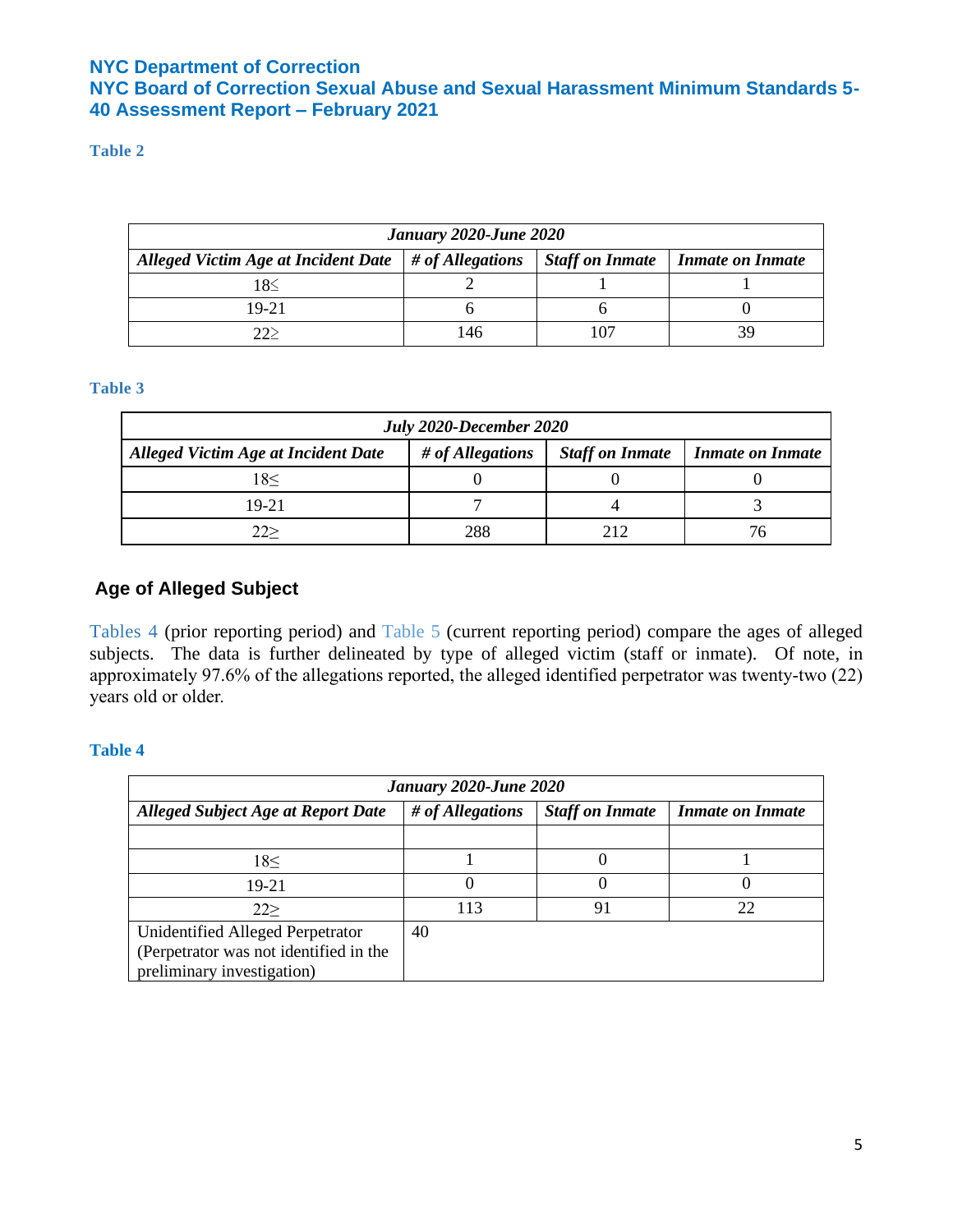#### **Table 5**

| July 2020-December 2020                                                                                  |                  |                        |                         |  |
|----------------------------------------------------------------------------------------------------------|------------------|------------------------|-------------------------|--|
| <b>Alleged Subject Age at Report Date</b>                                                                | # of Allegations | <b>Staff on Inmate</b> | <b>Inmate on Inmate</b> |  |
| 18<                                                                                                      |                  |                        |                         |  |
| 19-21                                                                                                    |                  |                        |                         |  |
| 22                                                                                                       | 195              | 153                    |                         |  |
| Unidentified Alleged Perpetrator<br>(Perpetrator was not identified in the<br>preliminary investigation) | 95               |                        |                         |  |

In the prior reporting period, there were 40 allegations where the alleged victim inmate was unable to identify the alleged perpetrator, accounting for 26% of all PREA-reportable incidents. In the current reporting period, there were 95 allegations where the alleged victim inmate was unable to identify the alleged perpetrator, accounting for 32% of all PREA-reportable incidents.

# **Methods of Reporting**

Table 6 assesses the methods used by alleged victims to report PREA allegations. 311 continues to be the most used method of reporting for alleged victims of both staff-on-inmate and inmate-oninmate incidents.

|               |             | <b>Reporting Breakdown</b> |        |                             |        |
|---------------|-------------|----------------------------|--------|-----------------------------|--------|
|               |             | January 2020-June 2020     |        | July $2020$ – December 2020 |        |
| Staff-Inmate  |             | # of<br>Allegations        | $\%$   | # of Allegations            | $\%$   |
|               | 311         | 90                         | 58.44% | 175                         | 59.32% |
|               | <b>DOI</b>  | 3                          | 1.95%  | $\overline{2}$              | .68%   |
|               | Facility    | 13                         | 8.44%  | 29                          | 9.83%  |
|               | ID          | 3                          | 1.95%  | 3                           | 1.02%  |
|               | <b>PREA</b> | 3                          | 1.95%  | $\overline{2}$              | .68%   |
|               | Other       | $\overline{2}$             | 1.30%  | 5                           | 1.69%  |
| <b>Total</b>  |             | 114                        | 74.03% | 216                         | 73.22% |
| Inmate-Inmate |             |                            |        |                             |        |
|               | 311         | 17                         | 11.04% | 32                          | 10.85% |
|               | <b>DOI</b>  | $\overline{0}$             | 0.00%  | 1                           | .34%   |
|               | Facility    | 15                         | 9.74%  | 41                          | 13.9%  |
|               | ID          | $\theta$                   | 0.00%  | $\theta$                    | 0%     |
|               | <b>PREA</b> | $\overline{2}$             | 1.30%  | $\overline{4}$              | 1.36%  |
|               | Legal Aid   | $\overline{2}$             | 1.30%  | 1                           | .34%   |
|               | Other       | 4                          | 2.60%  | $\overline{0}$              | 0%     |
| <b>Total</b>  |             | 40                         | 25.97% | 79                          | 26.78% |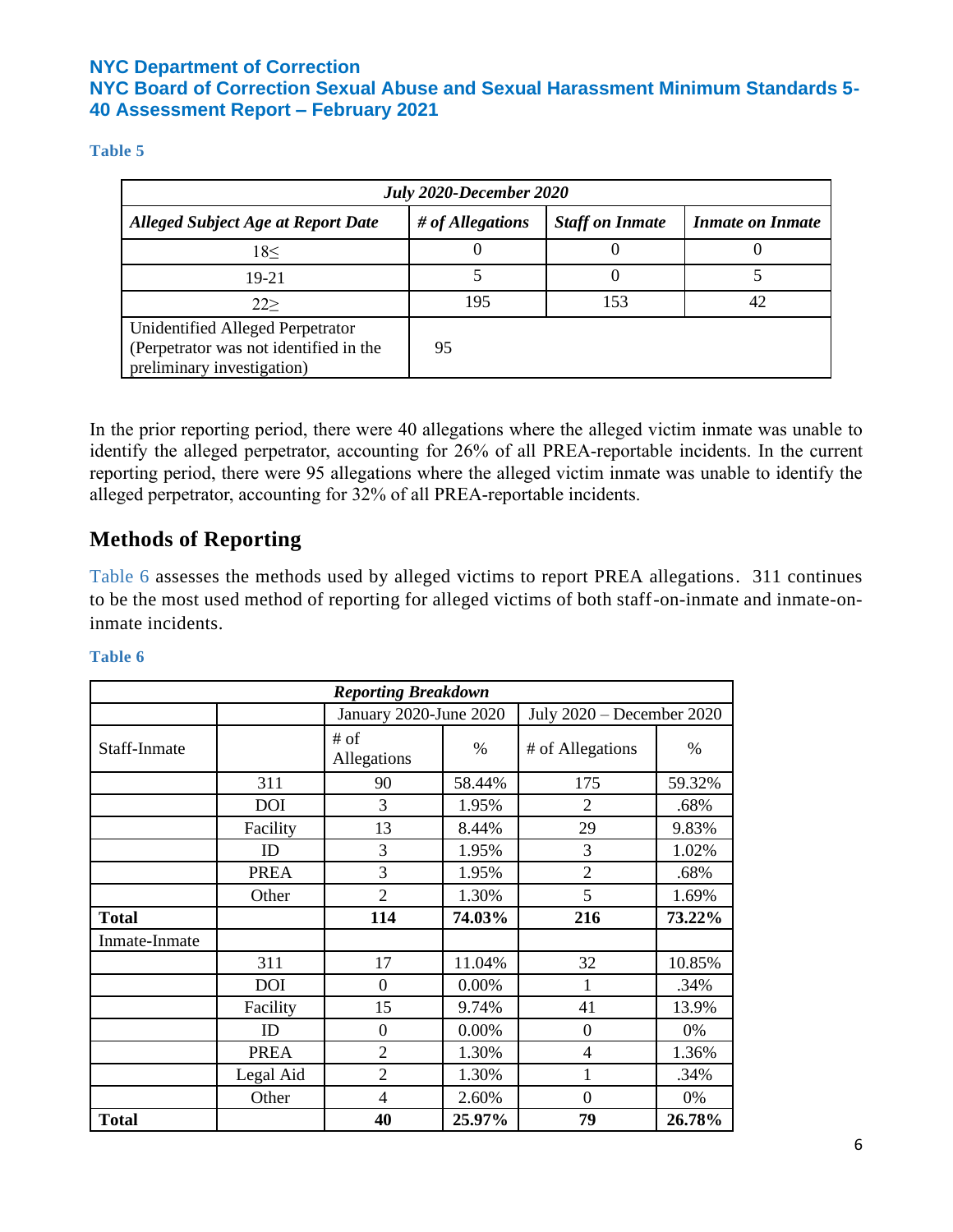# **Overall Trends of PREA Allegations**

Table 7 compares total reported incidents for the first half of 2020 (last reporting period) versus the latter half of 2020 (current reporting period). The total number of sexual abuse and sexual harassment allegations increased by 91.6% from the last reporting period to the current reporting period (154 versus 295 allegations, respectively). Overall, there was an increase of allegations in all staff-on-inmate categories of sexual harassment and sexual abuse. The Department has noted the reasons for this trend.

| <b>Comparison of Allegations of Sexual Victimization, by type of Incidents</b> |                                        |     |                     |  |  |
|--------------------------------------------------------------------------------|----------------------------------------|-----|---------------------|--|--|
|                                                                                | Jan 2020-June 2020   Jul 2020-Dec 2020 |     | % Increase/Decrease |  |  |
| <b>Total</b>                                                                   | 154                                    | 295 | $91.6\% +$          |  |  |
| <b>Staff on Inmate</b>                                                         | 114                                    | 216 | $89.5%$ +           |  |  |
| <b>Sexual Abuse</b>                                                            | 76                                     | 127 | $65.8\% +$          |  |  |
| <b>Sexual Harassment</b>                                                       | 38                                     | 89  | $134.2\% +$         |  |  |
| <b>Inmate on Inmate</b>                                                        | 40                                     | 79  | $97.5% +$           |  |  |
| <b>Abusive Sexual Contact</b>                                                  | 26                                     | 47  | $80.8\% +$          |  |  |
| Non-Consensual Sex Act                                                         | 8                                      | 5   | $37.5%$ -           |  |  |
| Sexual Harassment                                                              | 6                                      | 27  | $350\% +$           |  |  |

#### **Table 7**

# **Staff Sexual Abuse**

Staff sexual abuse includes a wide-range of behaviors such as attempted or requested sexual acts, indecent exposure, invasion of privacy and staff voyeurism, as well as completed sexual acts, unwanted touching for sexual gratification, and requests for any acts that fall under New York Penal Law section 130. This category represents about 43% of all allegations. There were 127 staff sexual abuse allegations reported during the latter half of 2020, a 67% increase from the 76 allegations made during the beginning half of 2020 (see Table 7).

All staff-on-inmate sexual abuse allegations falls into three categories- Verbal request for any Crime under Penal Law 130, Crimes under Penal Law 130 and Voyeurism. For the latter half of 2020, about 4% (5) of staff sexual abuse were alleged to have occurred during a use of force (2), strip search (2) pat-frisk (1) and escort (0). For the first half of 2020, about 16% (12) of staff sexual abuse were alleged to have occurred during a use of force (1), strip search (7), escort (3) and pat-frisk (1) (see Table 8).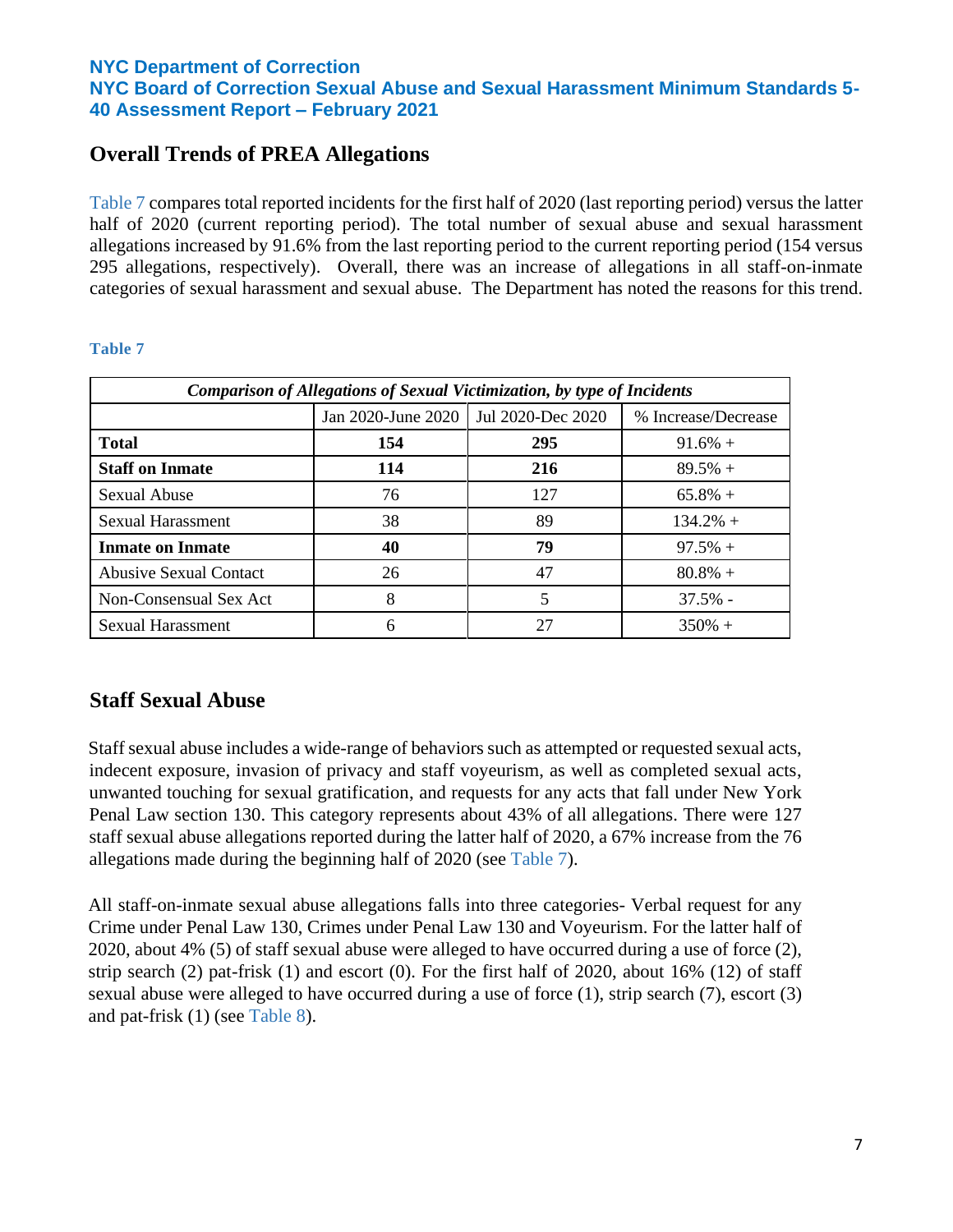## **NYC Board of Correction Sexual Abuse and Sexual Harassment Minimum Standards 5- 40 Assessment Report – February 2021**

#### **Table 8**

| Staff-Inmate Sexual Abuse Jan 2020-Jun 2020     |                  | <b>UOF</b>      |                |
|-------------------------------------------------|------------------|-----------------|----------------|
|                                                 |                  | Strip Search    |                |
| Category                                        | # of Allegations | Escort          |                |
| Inappropriate Touch                             | 53               | Pat frisk       |                |
| Crimes Under New York State Penal Law 130       | 12               | 16% encompasses |                |
| Voyeurism                                       |                  | above secondary |                |
| Other                                           | 4                | Verbal          | 21             |
| <b>Grand Total</b>                              | 76               | Recant          |                |
|                                                 |                  | Other           | 41             |
|                                                 |                  | Total           | 76             |
| Staff - Inmate Sexual Abuse Jul 2020 - Dec 2020 |                  | <b>UOF</b>      | 2              |
|                                                 |                  | Strip Search    | $\overline{c}$ |
| Category                                        | # of Allegation  | Escort          | $\bf{0}$       |
| Inappropriate Touch                             | 88               | Pat Frisk       |                |
| Crimes Under New York State Penal Law 130       | 11               | Verbal          | 5              |
| Voyeurism                                       |                  | Recant          | $\mathbf{0}$   |
| Other                                           | 26               | Other           | 117            |
| <b>Grand Total</b>                              | 127              | Total           | 127            |

# **Staff Sexual Harassment**

PREA-reportable staff sexual harassment includes repeated verbal statements, comments or gestures of a sexual nature to an inmate by a staff member. Total allegations of PREA-reportable staff sexual harassment increased by 51 between the July 2020 and December 2020, while Sexual Threat and Homophobic Statements each decreased by 1. Notably, the only category of sexual harassment that saw a significant change in allegations was "inappropriate comments". This data is corroborative of the stricter standard of PREA reporting put into place last reporting period (see Table 9).

|                                            | <b>Staff on Inmate Sexual Harassment</b> |      |               |               |                     |
|--------------------------------------------|------------------------------------------|------|---------------|---------------|---------------------|
| Sub-Category                               | # Allegations                            | $\%$ | # Allegations | $\frac{9}{6}$ | % Increase/Decrease |
| Jul 2020 - Dec 2020<br>Jan 2020 - Jun 2020 |                                          |      |               |               |                     |
| <b>Sexual Threat</b>                       |                                          | 5%   |               | 2.25%         | $0\%$               |
| <b>Inappropriate Comments</b>              | 35                                       | 92%  | 87            | 97.75%        | $148.57% +$         |
| Homophobic Statement                       |                                          | 3%   | 0             |               | $100\%$ -           |
| Total                                      | 38                                       | 100% | 89            | 100%          | $134.21% +$         |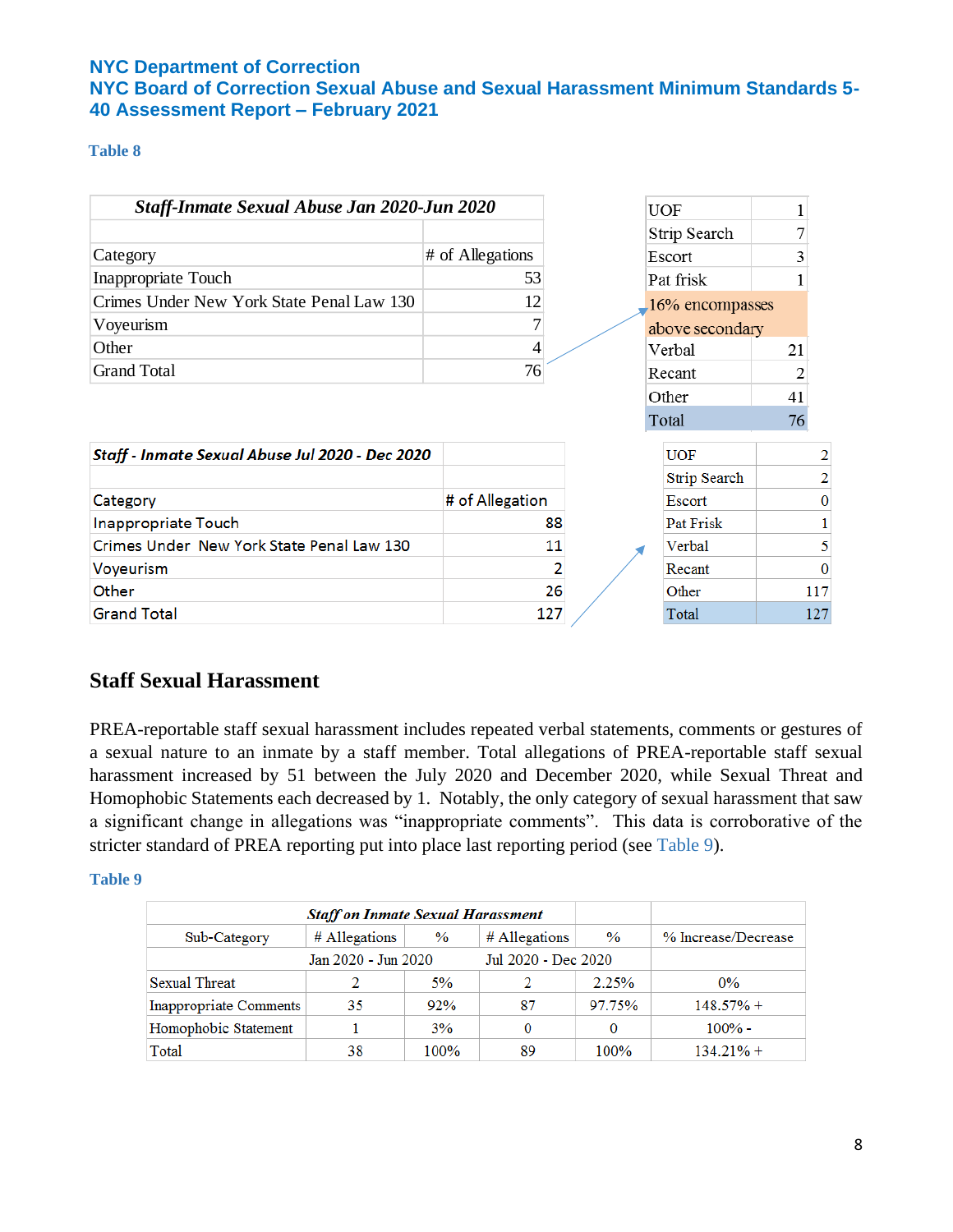## **Inmate Nonconsensual Acts**

Nonconsensual acts include inmate-on-inmate sexual penetration without consent or of an inmate who is unable to either consent or refuse. (See Table 10). During the last reporting period, five (5) of the eight (8) reported nonconsensual sex acts were deemed 'Crimes under New York State Penal Law 130' and three (3) were categorized as "Inappropriate Touch". During the current reporting period, four (4) reported nonconsensual sex acts were deemed 'Crimes under New York State Penal Law 130' and one (1) was categorized as "Inappropriate Touch".

The Department has continued its successful reduction of inmate-on-inmate criminal nonconsensual acts. With the reduction seen in this period, the Department has shown consistent improvement from the five reported last period and twenty-four allegations the period before that. **From last reporting period to the current, the Department decreased its number of said allegations by 37.5%.**

#### **Table 10**

| <b>Non-Consensual Sex Act</b>       | # of All equations     | $\#$ of Allegations |
|-------------------------------------|------------------------|---------------------|
| Period                              | January 2020-June 2020 | July 2020-Dec 2020  |
| Crimes Under NY State Penal Law 130 |                        |                     |
| Inappropriate Touch                 |                        |                     |

## **Inmate Abusive Acts**

Inmate abusive acts are defined as unwanted intentional touching of an inmate without consent, or of an inmate who is unable to consent or refuse, by another inmate. **The total number of inmate abusive act allegations increased by 81%** (26 allegations to 47), (Table 11).

#### **Table 11**

| <b>Inmate Abusive Acts</b>          | # of Allegations    | %    | # of All equations  | %    | %<br>Change |
|-------------------------------------|---------------------|------|---------------------|------|-------------|
|                                     | Jan 2020 - Jun 2020 |      | Jul 2020 - Dec 2020 |      |             |
| Inappropriate Touch                 | 18                  | 69%  | 32                  | 68%  | $78% +$     |
| Crimes Under NY State Penal Law 130 |                     | 31%  | 10                  | 25%  | $25% +$     |
| Other                               |                     | 0%   |                     | 11%  | $n/a +$     |
| Total                               | 26                  | 100% | 47                  | 100% | $81\% +$    |

## **Inmate Sexual Harassment**

In 2013, the Bureau of Justice Statistics added *Inmate Sexual Harassment* to the definitions of sexual victimization. Inmate sexual harassment is defined as repeated and unwanted sexual advances, requests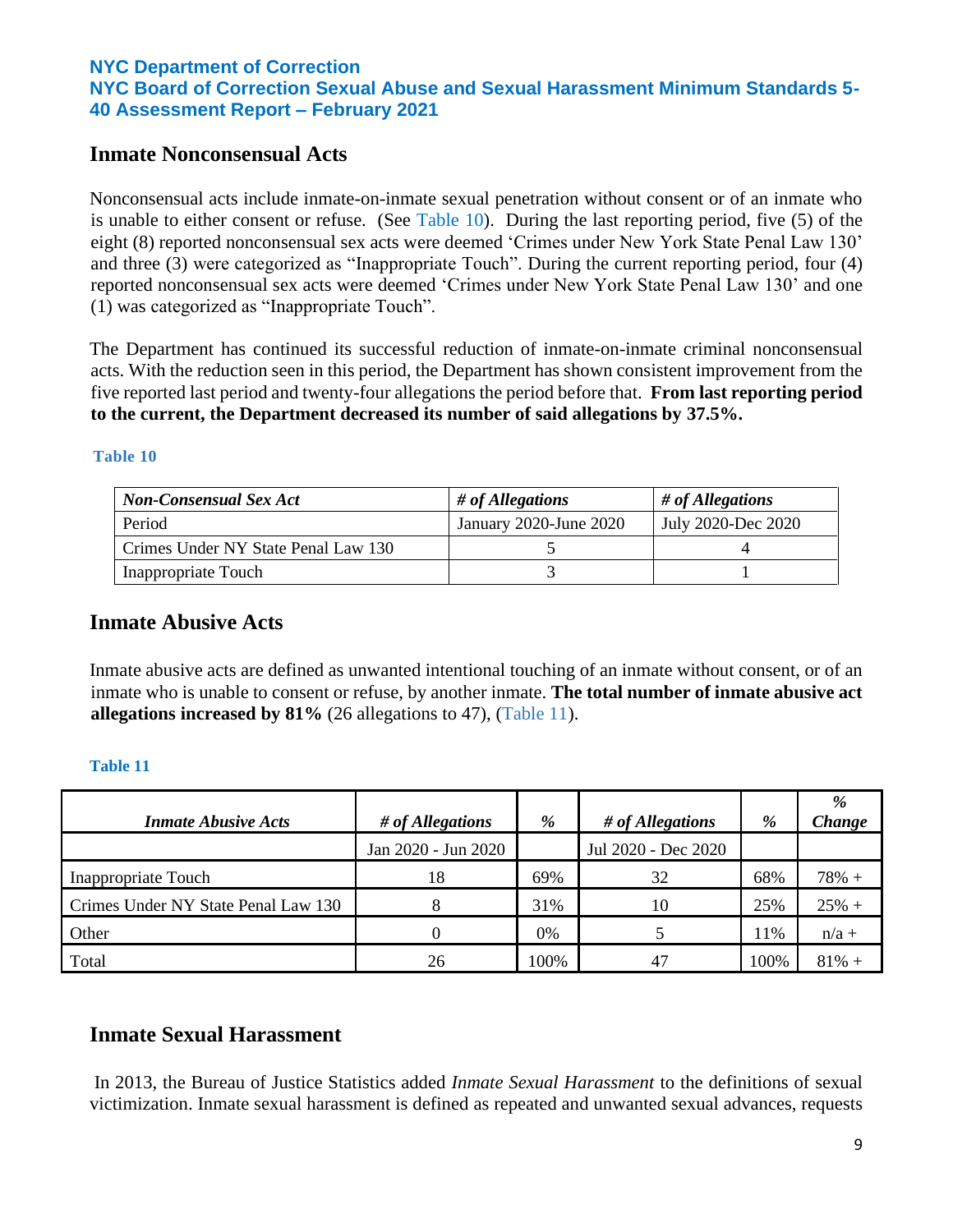## **NYC Department of Correction NYC Board of Correction Sexual Abuse and Sexual Harassment Minimum Standards 5-**

**40 Assessment Report – February 2021**

for sexual favors, or verbal comments, gestures, or actions of a derogatory or offensive sexual nature by one inmate directed toward another. The number of such allegations increased by 350% from six (6) allegations in the last reporting period to twenty-seven (27) allegations in the current reporting period (see Table 12).

#### **Table 12**

| <b>Inmate Sexual Harassment</b>                    |                                |     |  |           |  |
|----------------------------------------------------|--------------------------------|-----|--|-----------|--|
| Jul 2020-Dec 2020<br>Jan 2020-Jun 2020<br>% Change |                                |     |  |           |  |
|                                                    | # Allegations<br># Allegations |     |  |           |  |
|                                                    | <sup>2%</sup>                  | 48% |  | $350\% +$ |  |

## **Overview of Rates and Trends**

The rate of reported allegations of sexual victimization increased from 19.57 per 1,000 inmates during the first half of 2020 to 37.49 per 1,000 inmates during the latter half of 2020. The rate of staff allegations increased from 14.49 per 1,000 inmates during the first half of 2020 to 27.45 per 1,000 inmates during the latter half of 2020. The rate of inmate-on-inmate allegations also increased from 5.08 per 1,000 inmates to 10.04 per 1,000 inmates (see Table 13).

| Total Allegations of Sexual Victimization, by type of incident Jan 2020-Jun 2020 vs Jul 2020-Dec |                                     |                        |                               |                                      |                                |                                       |
|--------------------------------------------------------------------------------------------------|-------------------------------------|------------------------|-------------------------------|--------------------------------------|--------------------------------|---------------------------------------|
| 2020; rate per 1000 inmate population                                                            |                                     |                        |                               |                                      |                                |                                       |
| Category<br><b>Type</b>                                                                          | <b>Jan 2020-</b><br><b>Jun 2020</b> | Jul 2020 -<br>Dec 2020 | $%$ (Jan<br>2020-Jun<br>2020) | $%$ (Jul<br><b>2020-Dec</b><br>2020) | rate (Jan<br>2020-Jun<br>2020) | rate (Jul<br><b>2020-Dec</b><br>2020) |
| <b>Total</b>                                                                                     | 154                                 | 295                    | 100%                          | 100%                                 | 19.57                          | 37.49                                 |
| <b>Staff on</b><br><b>Inmate</b>                                                                 | 114                                 | 216                    | 74.03%                        | 73.22%                               | 14.49                          | 27.45                                 |
| Sexual<br>Abuse                                                                                  | 76                                  | 127                    | 49.35%                        | 43.05%                               | 9.66                           | 16.14                                 |
| Sexual<br>Harassment                                                                             | 38                                  | 89                     | 24.68%                        | 30.17%                               | 4.83                           | 11.31                                 |
| <b>Inmate on</b><br><b>Inmate</b>                                                                | 40                                  | 79                     | 25.97%                        | 26.78%                               | 5.08                           | 10.04                                 |
| Abusive<br>Sexual<br>Contact                                                                     | 26                                  | 47                     | 16.88%                        | 15.93%                               | 3.30                           | 5.97                                  |
| Non-<br>Consensual<br>Sex Act                                                                    | 8                                   | 5                      | 5.19%                         | 1.69%                                | 1.02                           | 0.64                                  |
| Sexual<br>Harassment                                                                             | 6                                   | 27                     | 3.90%                         | 9.15%                                | 0.76                           | 3.43                                  |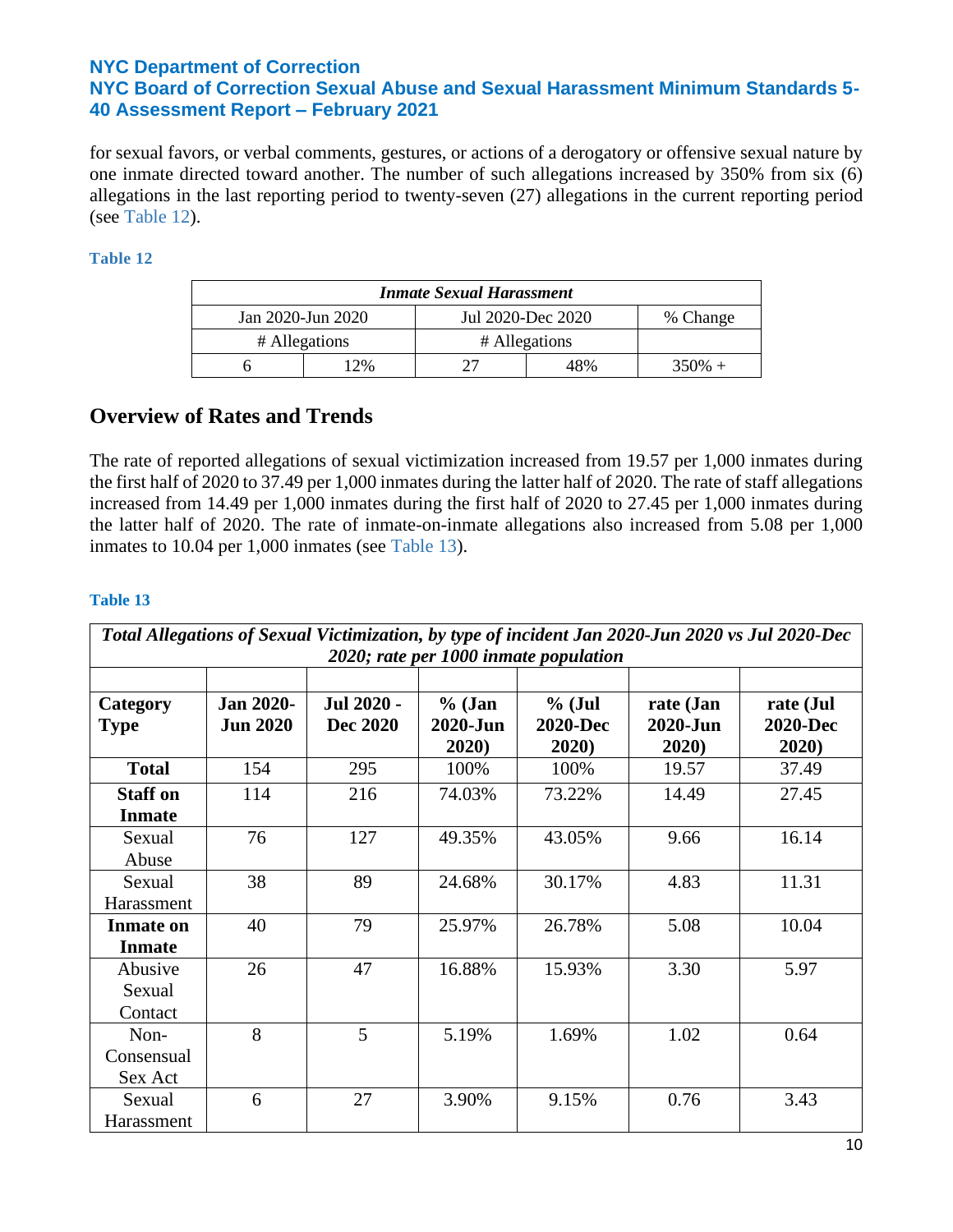**NYC Board of Correction Sexual Abuse and Sexual Harassment Minimum Standards 5- 40 Assessment Report – February 2021**

## **Section Two**

## **SUBSTANTIATED, UNSUBSTANTIATED & UNFOUNDED ALLEGATIONS**

Allegations of sexual abuse or sexual harassment are substantiated after an event is investigated and determined to have occurred based on a preponderance of evidence. Unsubstantiated allegations are those where the investigation produced insufficient evidence to prove that the event occurred. Unfounded allegations are those that, pursuant to investigation, are proven false.

This report is intended to be an accounting of allegations that were reported during the latter half of 2020, along with a description of any work done by the Department, during that six-month time period, to investigate said allegations; Additionally, there is an expectation for this report to compare that work with the data from last reporting period, in order to analyze progress (or lack thereof) between the two reporting periods. The consequence of having such specific and narrow parameters is that the resultant report will present incomplete, partial data. What appears to outline all activity completed by the Department over the past six months is really just one chapter of a longer story. Thus, Table 14's closure and substantiation rates are not indicative of all the work completed by the Department in the past six months; it does not address (1) any allegations made prior to or after the relevant reporting period, nor (2) any activity taken by Department investigators before or after the relevant reporting period.<sup>2</sup>

Table 14 compares the case status of allegations that were *reported, investigated and closed* during the last reporting period versus the case status of allegations that were *reported, investigated and closed*  during the current reporting period. Any allegation that came in before or after the reporting period in question and/or was closed before or after the relevant reporting period will **not** be reflected in Table 14.

Importantly, the data in Table 14 for the last reporting period (January 2020 – June 2020) reflect the closure status *as of the time of the last report*, six months ago. At present time, additional cases from that reporting period have been closed. For an up-to-date account of resulting determinations that describes the Department's progress on investigating and closing cases, see Section Three.

Table 14 notes that there are 135 pending cases; importantly, **none** of these cases are more than 90 days old, unless they are pending criminal prosecution or with other prosecutorial agencies. Table 14 illustrates the enormous success the PREA Investigation Division has achieved over the course of the last few reporting periods. Compared to last reporting period, where the Department closed 89 cases within 6 months' time, the Department's PREA Investigation Division (ID) in this period opened and closed 160 cases in the same amount of time, for an increase of **80%**. Moreover, in this period, *none* of the cases that were opened stayed open longer than 90 days. Thus, the Investigation Division maintained compliance with its PREA mandates once again during this period.

Another important accomplishment featured in **Table 14** is the increase in number of cases closed "unfounded". Over the last reporting period, the Department has been able to close **36.5%** more cases

 $2$  For example, an allegation made in 2019 that was investigated and closed during the current reporting period is not counted in the tally of closed cases. Similarly, an allegation made during the current reporting period that was investigated and closed after December 2020 will not be accounted for in the closed case tally. If an allegation was reported in *last reporting period* and was closed one month later in the *current reporting period,* the case would not appear as closed in Table 14.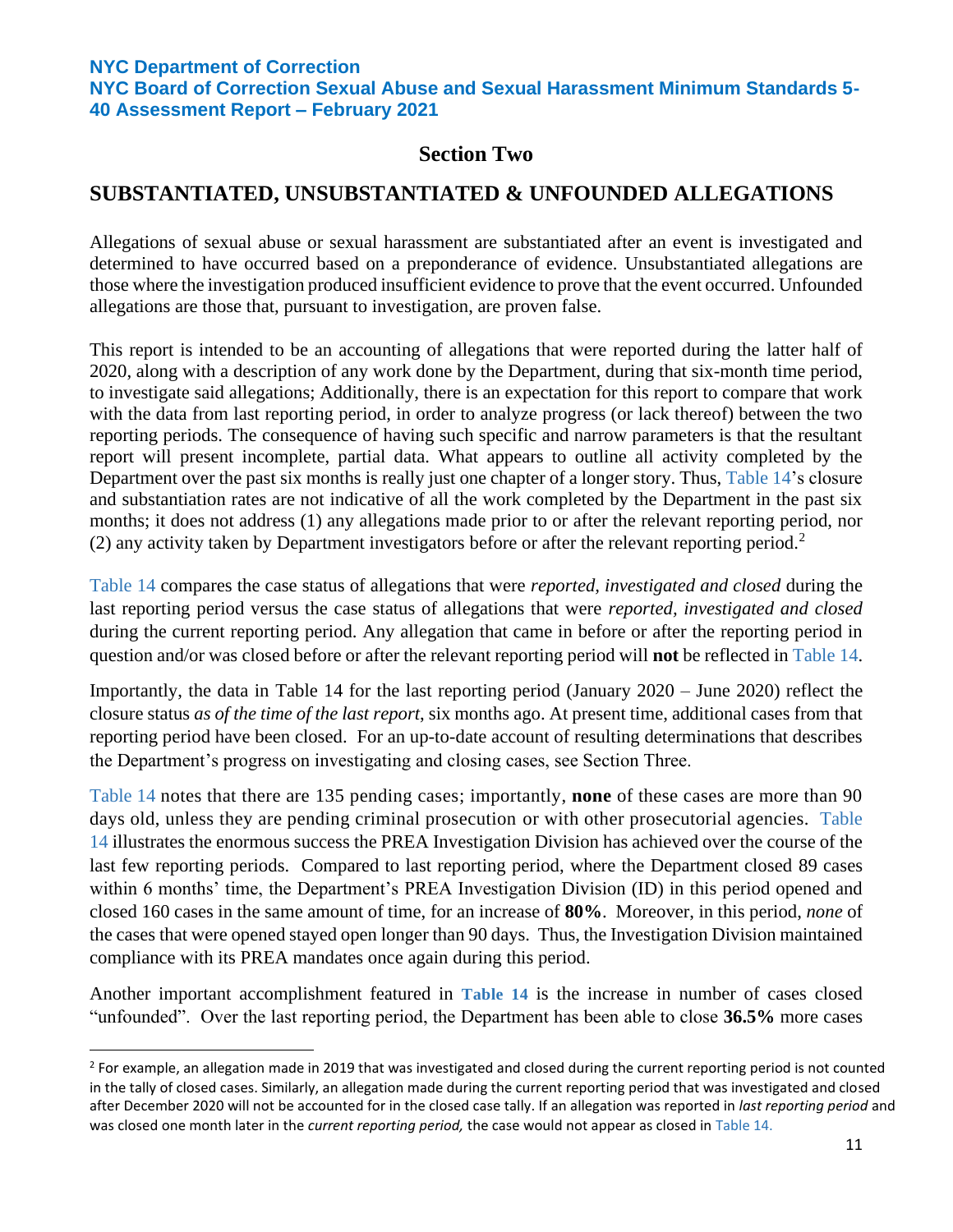as unfounded than last period; this reflects a stronger emphasis within the Department's Investigation Division on evidence collection and assessment.

#### **Table 14**

| Substantiated, Unsubstantiated, Unfounded and Pending Allegations of Sexual victimization<br>Department-wide, July 2020 - December 2020 |                              |                          |  |  |  |
|-----------------------------------------------------------------------------------------------------------------------------------------|------------------------------|--------------------------|--|--|--|
|                                                                                                                                         | <b>Case Reporting Period</b> |                          |  |  |  |
|                                                                                                                                         | <b>Jan 2020-Jun 2020</b>     | <b>Jul 2020-Dec 2020</b> |  |  |  |
| <b>Total Allegations</b>                                                                                                                | 154                          | 295                      |  |  |  |
| Substantiated                                                                                                                           | 9                            | $\overline{4}$           |  |  |  |
| Unsubstantiated                                                                                                                         | 28                           | 85                       |  |  |  |
| Unfounded                                                                                                                               | 52                           | 71                       |  |  |  |
| <b>Total Closed</b>                                                                                                                     | 89                           | <b>160</b>               |  |  |  |
| Preliminary Findings-Substantiated                                                                                                      | $\overline{4}$               | 3                        |  |  |  |
| Preliminary Findings-Unsubstantiated                                                                                                    | 148                          | 132                      |  |  |  |
| Preliminary Findings- Unfounded                                                                                                         | 2                            | $\Omega$                 |  |  |  |
| Pending Final Disposition                                                                                                               | 65                           | 135                      |  |  |  |

Table 15 illustrates the continued success by the PREA Investigation Division in addressing allegations reported *prior* to July 2020 (allegations reported up and until June 30, 2020 but closed during the July 2020-December 2020 reporting period). 3

#### **Table 15**

| <b>Initiated Investigation</b> |      |      |      |              |  |  |
|--------------------------------|------|------|------|--------------|--|--|
|                                | 2018 | 2019 | 2020 | <b>Total</b> |  |  |
| Substantiated                  |      |      |      |              |  |  |
| Unsubstantiated                |      | 41   | 85   | 126          |  |  |
| Unfounded                      |      | 33   | 69   | 102          |  |  |
| <b>Total Closed</b>            |      | 77   | 156  | 233          |  |  |

As Table 15 demonstrates, the Department continues to close PREA cases efficiently. This period, the ID was able to close 77 cases from 2019 and 156 cases from the first six months of 2020. The Department no longer has any open PREA investigations from 2019 or prior. Moreover, during the latter half of 2020, despite the COVID19 pandemic and all of its obstacles, the Department was able to close a total of 233 cases above and beyond **Table 14**'s 160 cases, for a grand total of 393 cases closed. This compares to last period's 267 closed cases, **an increase of 47% case closure rate**.

 $3$  Additional cases were closed by the Department during the time period of July 2020 – Dec 2020, however, those cases related to allegations that were reported prior to July 2020. Table 15 provides one example of additional work completed by the Department during the current reporting period: data on allegations reported prior to July 2020 but closed during the current reporting period.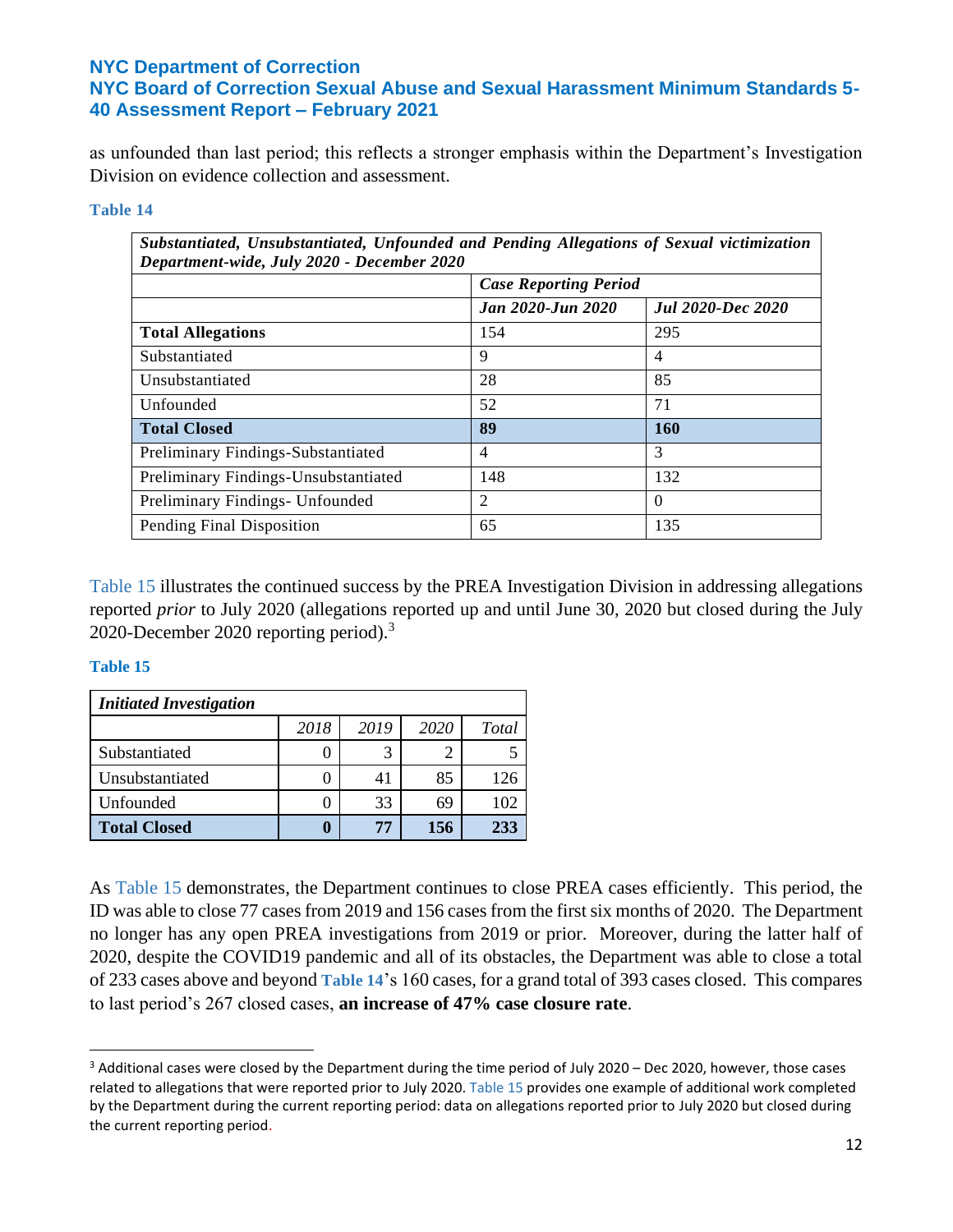# **Rate of Sexual Victimization, By Facility**

The rate of sexual victimization is the ratio of the number of incidents compared to the average number of inmates in the Department's custody between July 2020 and December 2020 of the calendar year. The inmate population includes both detainees and sentenced inmates. All inmate allegations of sexual abuse and sexual harassment are taken seriously and investigated thoroughly.

| Substantiated, Unsubstantiated and Unfounded Allegations of Sexual Victimization, by facility, rate per<br>1,000 inmates (July 2020 to December 2020) |              |                      |                |                        |      |                  |      |
|-------------------------------------------------------------------------------------------------------------------------------------------------------|--------------|----------------------|----------------|------------------------|------|------------------|------|
|                                                                                                                                                       |              | <b>Substantiated</b> |                | <b>Unsubstantiated</b> |      | <b>Unfounded</b> |      |
| <b>Facility Name</b>                                                                                                                                  | <b>Total</b> | <b>Number</b>        | Rate           | <b>Number</b>          | Rate | <b>Number</b>    | Rate |
| AMKC                                                                                                                                                  | 30           | 1                    | 0.13           | 20                     | 2.54 | 9                | 1.14 |
| <b>BHPW</b>                                                                                                                                           |              | $\theta$             | 0.00           |                        | 0.13 | $\Omega$         | 0.00 |
| <b>GRVC</b>                                                                                                                                           | 16           | $\Omega$             | $0.00^{\circ}$ | 9                      | 1.14 | 7                | 0.89 |
| <b>MDC</b>                                                                                                                                            | 61           |                      | 0.13           | 32                     | 4.07 | 28               | 3.56 |
| <b>OBCC</b>                                                                                                                                           | 4            | $\theta$             | 0.00           |                        | 0.13 | 3                | 0.38 |
| <b>RMSC</b>                                                                                                                                           | 10           |                      | 0.13           | 5                      | 0.64 | 4                | 0.51 |
| <b>RNDC</b>                                                                                                                                           | $\Omega$     | $\theta$             | 0.00           | $\Omega$               | 0.00 | $\Omega$         | 0.00 |
| <b>VCBC</b>                                                                                                                                           | 22           | 1                    | 2.80           | 12                     | 1.52 | 9                | 1.14 |
| WF                                                                                                                                                    | 2            | $\Omega$             | 0.00           |                        | 0.13 | 1                | 0.13 |
| <b>NIC</b>                                                                                                                                            | 14           | $\Omega$             | 0.00           | 4                      | 0.51 | 10               | 1.27 |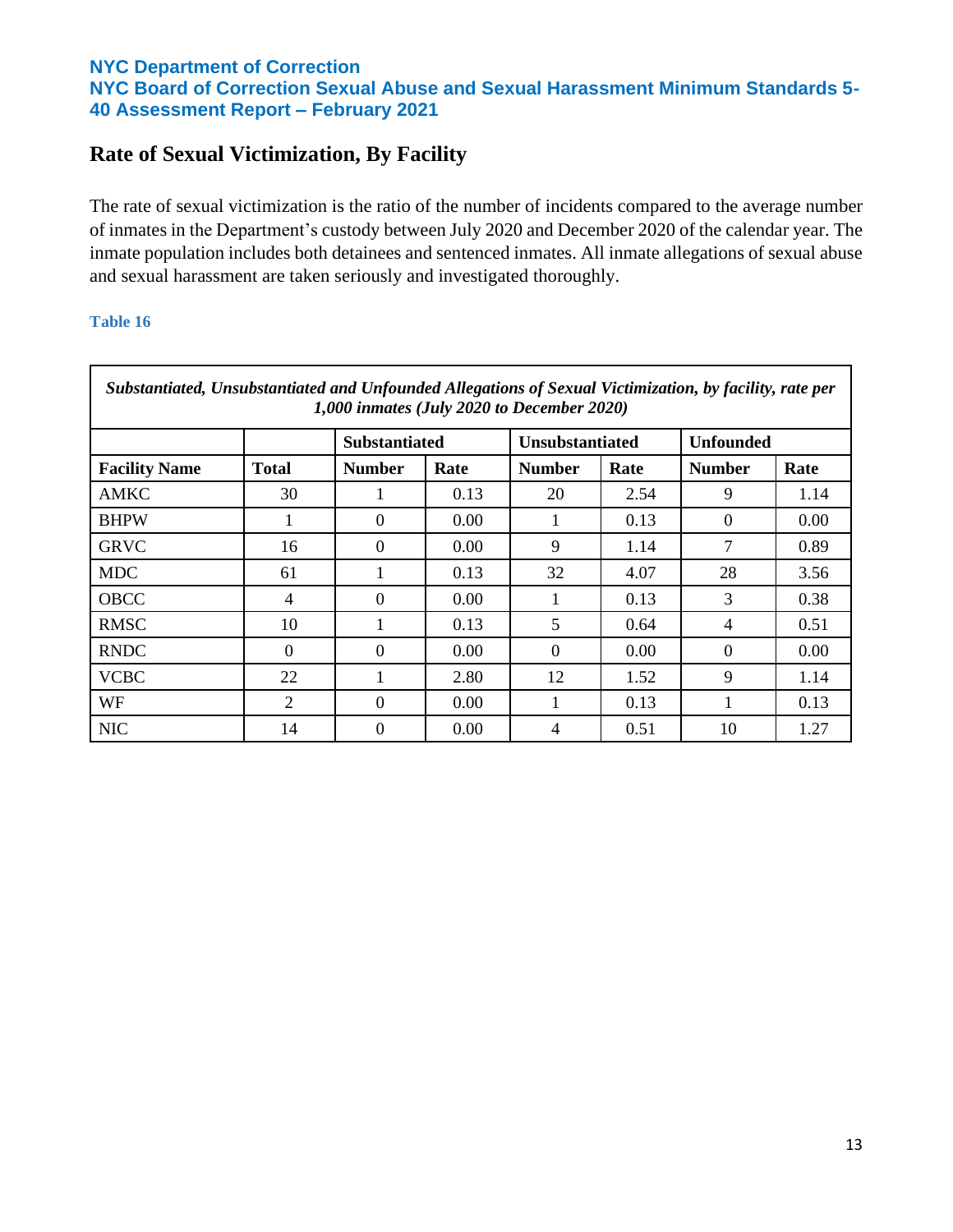**NYC Board of Correction Sexual Abuse and Sexual Harassment Minimum Standards 5- 40 Assessment Report – February 2021**

## **Section Three**

# **RESULTING DETERMINATIONS**

Resulting determinations from completed investigations are classified as Substantiated, Unsubstantiated, or Unfounded as defined by the PREA Standards. Resulting determinations are defined in Appendix B (pg. 21).

Of the 295 sexual abuse and sexual harassment allegations reported during July 2020- December 2020, seventy-one (71) (24%) were determined to be unfounded. In these cases, the Investigation Division determined that the event did not occur by the presence of compelling and credible evidence that materially contradicted the allegation. The PREA Investigation Division has made incredible strides over the course of the last year in its capacity to unfound false allegations. Last reporting period, 52 cases were unfounded; this period, the Department was able to unfound 71.

Among completed investigations in 2020, the vast majority of determinations concluded that evidence was insufficient to prove, by a preponderance of evidence, that the event occurred. These cases are referred to as unsubstantiated.

The Department substantiated four cases that were initiated during this reporting period, and another two cases that were initiated prior to this reporting period, for a total of six substantiated cases. Last period saw a higher number of substantiated cases (a total of 11), but a much lower number of unfounded cases.

# **PENDING ALLEGATIONS**

The New York City Department of Correction has taken a zero tolerance policy with regard to sexual abuse and sexual harassment, and has advanced measures to improve the ability for victims to report these type of allegations through the creation of a dedicated hotline and posters placed in facilities listing the hotline number and detailing how to report an incident. The Department has also entered into a Memorandum of Understanding with Safe Horizons to provide victim services, access to assistance, and an additional avenue to report allegations of a sexual nature. Similarly, inmates are informed that they may call 311 to report incidents of sexual abuse and harassment.

The Department takes every allegation of sexual misconduct and sexual harassment seriously and investigates each complaint thoroughly. The Department's Investigation Division handles all PREArelated allegations, initiating an investigation within the first 72 hours. Investigation Division (ID) staff interviews alleged victims, separates individuals from identified alleged perpetrators, collects relevant evidence, affords alleged victims mental health, ministerial and victim services, and conducts a preliminary investigation, all within the first 72 hours.

In this reporting period alone, the PREA Investigation Division closed 233 cases (77 allegations that arose prior to July 2020, and 156 that arose between January and June 2020). The Department reached a milestone in the last reporting period, having closed all PREA-reportable cases from 2015, 2016 and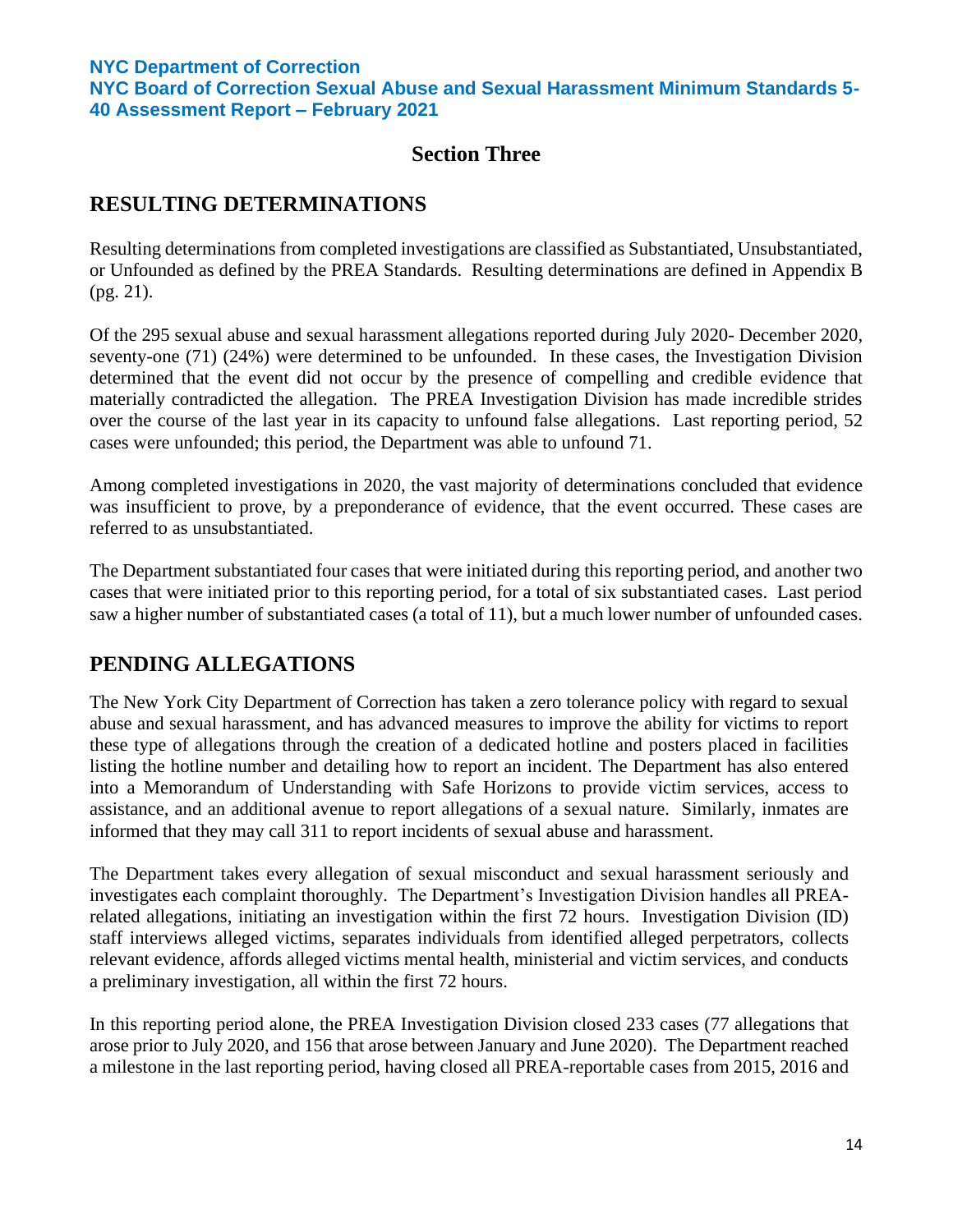**NYC Board of Correction Sexual Abuse and Sexual Harassment Minimum Standards 5- 40 Assessment Report – February 2021**

2017.<sup>4</sup> During this reporting period, the Department hit yet another milestone and was able to close all PREA-reportable cases that were initiated in 2018 and 2019.<sup>5</sup> Additionally, all cases that were **opened in 2020 were closed within 90 days**, aside from those pending with external agencies.

<sup>4</sup> Cases from this time period that are being investigated by external criminal investigative/prosecutorial agencies remain open; the Investigation Division is expected to stand down on such cases.

<sup>&</sup>lt;sup>5</sup> As above, cases from this time period that are being investigated by external criminal investigative/prosecutorial agencies remain open; the Investigation Division is expected to stand down on such cases.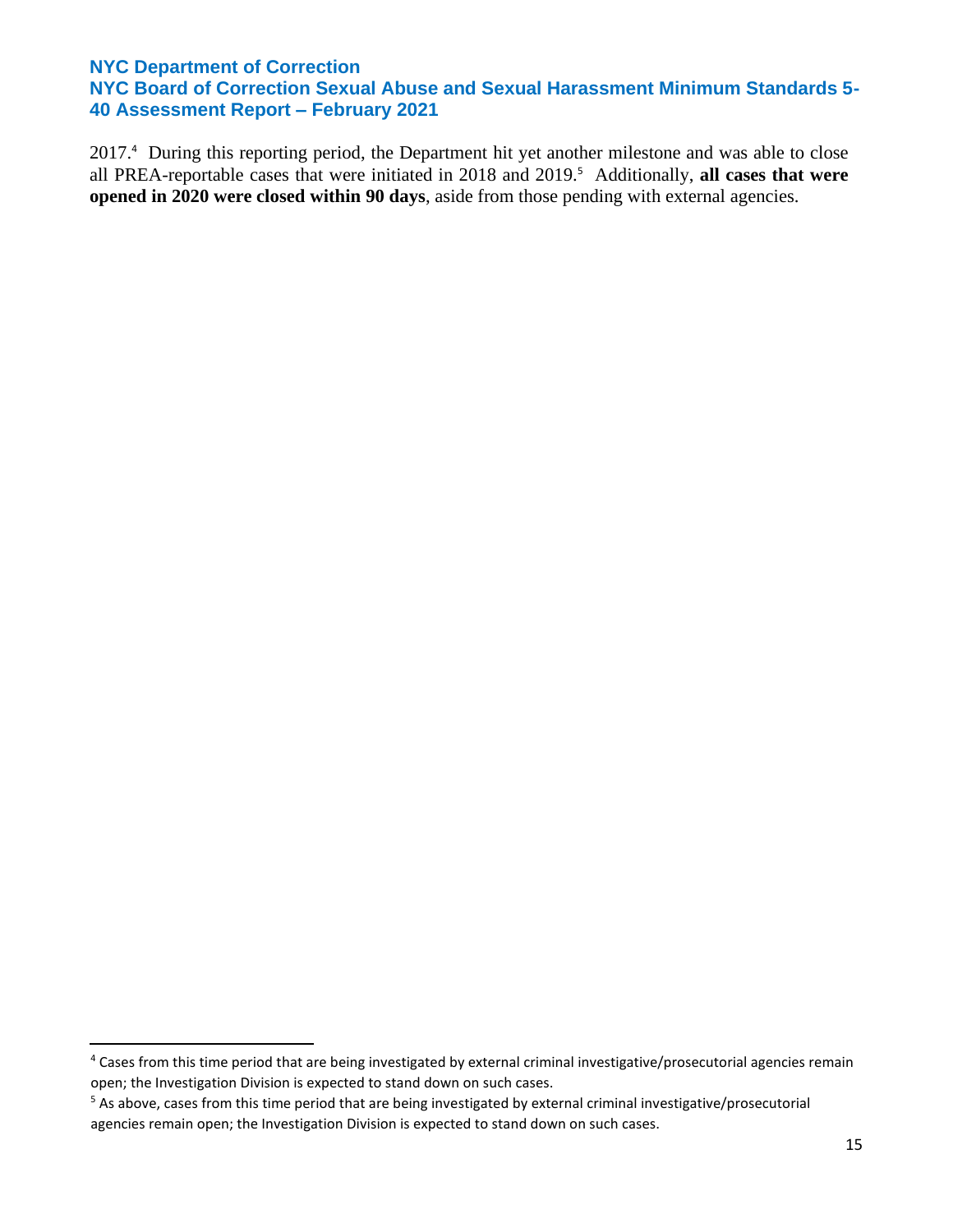**NYC Board of Correction Sexual Abuse and Sexual Harassment Minimum Standards 5- 40 Assessment Report – February 2021**

## **Section Four**

# **CORRECTIVE ACTION**

In order to become compliant with PREA standards, extensive corrective action has been implemented. Staffing increases, timely case closure, retraining of ID investigators, and refining best practices were priorities during this reporting period, and the results have been remarkable. The steps taken in the last few reporting periods have proven to be worthwhile, sustainable changes to the investigative process; as the world faced a pandemic during this reporting period, the PREA ID team was able to maintain compliance with PREA standards and maintain integrity and efficiency.

## *Staffing*

In May 2016, the Investigation Division established a dedicated team of investigators to address allegations of sexual abuse and sexual harassment. The ID PREA Unit consisted of one (1) Deputy Director, one (1) Supervising Investigator, and six (6) investigators. Pursuant to its Corrective Action Plan, the Department has increased the ID PREA Unit staffing levels. By the end of this reporting period, the ID PREA Unit had (1) Director, one (1) Deputy Director, nine (9) Supervising Investigators, and twenty-five (25) Investigators, to ensure thorough and timely investigations. Importantly, the members of this unit, as well as the Trials and Litigation attorneys assigned to prosecute the substantiated PREA cases, have extensive backgrounds in PREA and/or sex crimes investigations and prosecution.

The Department has civilian PREA Compliance Managers (PCM) at three (3) facilities. In 2017, the facilities assigned uniform staff as PREA Ambassadors to work with each PCM and to assist with PREA implementation. The Department also has uniform staff that function as PCMs in each facility that does not have a civilian equivalent. These staff members are responsible for the day-to-day PREA compliance matters within the facilities.

## *Corrective Action Plan & Resultant Successes*

In June 2018, the Department devised a Corrective Action Plan to address a 1,216 case backlog of PREAreportable cases, which were defined as being over 90 days old. The Department published a targeted plan in June 2018, which included commitments to hire additional investigators and managers for the ID PREA team, timelines for case reviews and closure, and structural changes to fieldwork and home base rotations. This schedule gave investigators opportunity to respond to new allegations, but also time to address the cases that had been awaiting closure. The Investigation Division also developed a more streamlined closing memorandum for case closures. This administrative change allowed investigators to close cases more quickly without compromising the integrity of the investigation. The strategy worked; the Department met its goals under the Corrective Action Plan and has since, even during a worldwide pandemic, maintained a 90-day (or less) closure period for all PREA cases.<sup>6</sup>

 $6$  Except those cases being investigated or prosecuted criminally.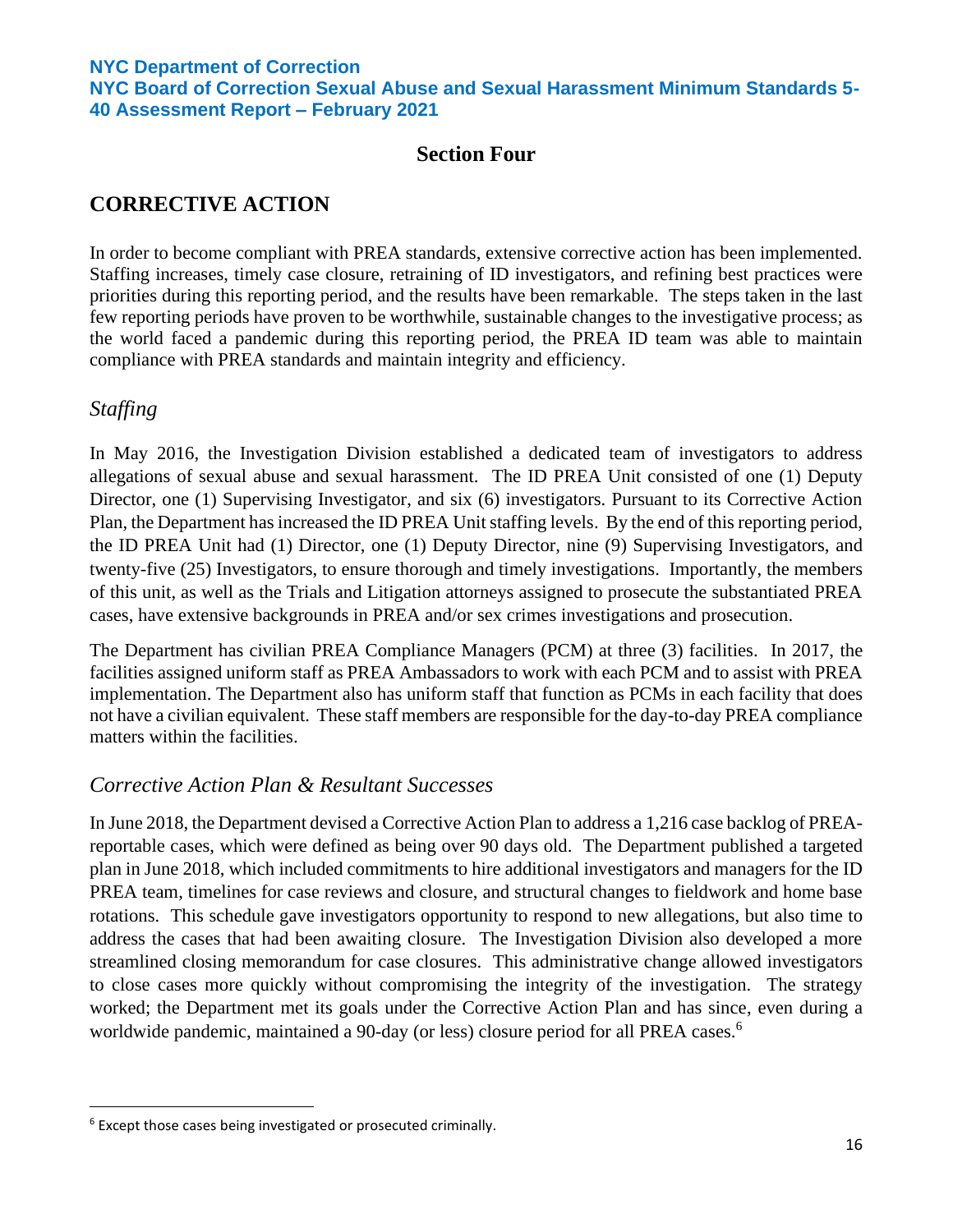In fact, the ID PREA Corrective Action Plan was so successful, that when the ID recently restructured its Use of Force investigative teams, the Department mirrored the PREA structure in creating a Use of Force Intake Squad to handle early, hands-on, swift Use of Force investigations while other investigators managed long-term investigations and closure of older matters. Through a year of work, despite the pandemic, the Intake Squad, like the PREA Unit, has maintained compliance without fail.

The Department remains under a Federal Monitor, pursuant to the Nunez litigation, for all Use of Force cases. The Federal Monitor also oversees and assesses the Department's compliance with investigations of allegations of sexual assault of inmates under the age of 19. In its Tenth Report, the Monitor evaluated the Department's compliance with PREA-reportable investigations (both sexual assault and sexual harassment). The Monitor applauded the significant, sustained improvements of the Investigation Division. As mentioned on page 161 of the Tenth Report, "The ID Division has made significant strides in investigating PREA cases timely and fully erased the backlog of cases related to this age group. ID has appointed dedicated and highly qualified leadership to oversee the PREA Team, which has brought an increased focus on tracking cases and conducting more efficient, higher quality investigations. The Team has both sufficient resources and staffing. The Monitoring Team has found that generally the investigators' practices were sound, the findings were reasonable, and cases were closed in a reasonable time period. The Department has maintained Substantial Compliance with this provision."<sup>7</sup> In conclusion, the Monitor gave PREA Investigations a rating of **substantial compliance**, which is the highest level of achievement possible, quite difficult to attain and marks the second report in a row they have achieved this. Although the Eleventh Monitor's Report has yet to be published, the Department expects similar praise therein.

# **PRELIMINARY TREND OVERVIEW**

During this reporting period, the Department experienced explainable increases in overall allegations of staff-on-inmate sexual abuse (repeat allegations by the same ten inmates, newly defined sexual abuse criteria, pursuant to the Federal standards) and staff-on-inmate sexual harassment (newly defined harassment criteria, as determined recently by the Board of Correction).

There were 295 PREA reportable sexual abuse and sexual harassment allegations during this period compared to 154 PREA reportable allegations during the period of January 2020 to June 2020, representing an increase of 91.6%. While the 154 allegations are still significantly lower than the 295 allegations in this reporting this period, the Department is striving to return to the downward trend it was seeing last period.

As described throughout this report, the Department experienced a substantial increase (65.8%) in allegations of staff-on-inmate sexual abuse during this reporting period as well as an 134% increase in staff-on-inmate sexual harassment allegations. The Department also saw a considerable decrease (37.5%) in all inmate-on-inmate non-consensual sex acts allegations.

The Department is aware that as long as a small number of inmates continue to make unsubstantiated/unfounded sex abuse and harassment allegations against staff, the Department will continue to see an undesirable increase in the numbers it reports. Thus, the Department is committed to

 $^7$  See, https://www1.nyc.gov/site/doc/media/nunez-reports.page pg. 161.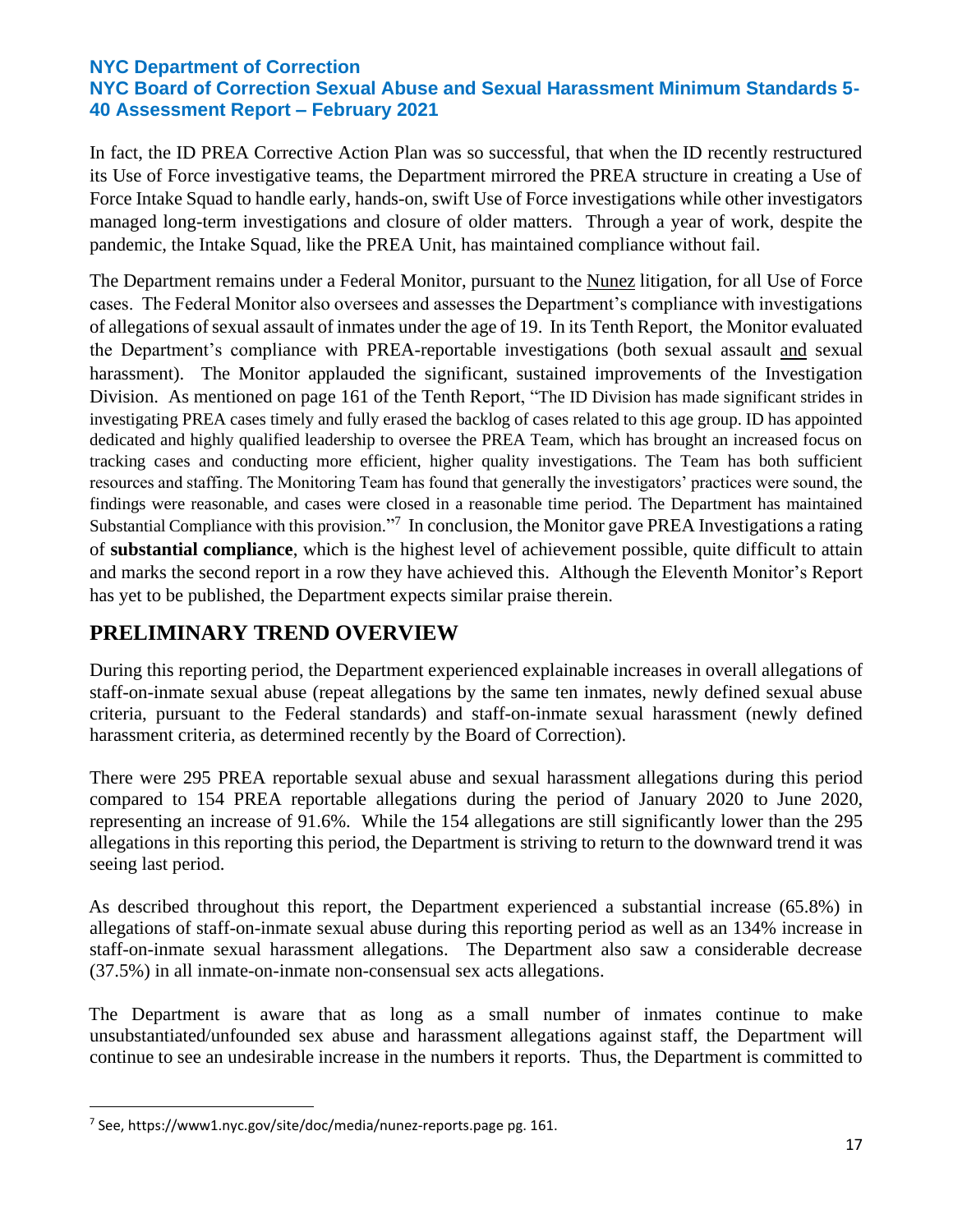combat this issue, by working with the inmates directly and by continuing to be persistent with District Attorneys Offices in the prosecution of false allegations.

Due to the recent change by the Board of Correction in its definition of "repeated" sexual harassment, staff harassment allegation numbers have risen. Under this new definition, if an inmate has ever complained that a certain staff member made an untoward or indecent comment – to any inmate – then the next time that staff member is alleged to have made a sexually-motivated comment, that complaint will be logged as "PREA-reportable", *whether the initial harassment complaint was substantiated, unsubstantiated, or unfounded*. Under this rubric, it is not at all surprising that the Department has an increase in PREA-reportable staff-related harassment numbers.

Investigations of sexual harassment and abuse have continued, consistently, despite higher caseloads and a global pandemic, to be completed efficiently and fairly. The ID PREA Division has found itself squarely in compliance; responding to allegations within 72 hours, completing investigations within 90 days, and evaluating cases reasonably, as the Federal Monitor has noted. During a time when a pandemic hit without warning, compliance is a remarkable achievement.

The Department continues to ensure staff are educated about PREA, starting at the academy level with each new recruit class and also inclusive of contractors and volunteers. Everyone receives training on recognizing the signs of sexual abuse and what steps to take when an allegation is made. In addition to posters in the facility detailing how to report an incident, the Department has strengthened our inmate grievance system to ensure that inmates have an effective outlet to communicate and resolve issues of concern through a streamlined process.

The Department has implemented significant custody management changes, and currently houses consistent with a person's gender identity. The Department continues to operate the Special Consideration Unit (SCU) our female for individuals who come into custody and identify, or have been identified, as transgender, intersex and gender non-binary. The Department evaluates everyone on a case-by-case basis, as warranted by the PREA Standards and Board of Correction Minimum Standards and placing them by their gender identity in a male or female facility, as long as the placement does not present management or security problems. To further promote transparency, the Department has refined its processes by giving additional details as to why an individual may be denied placement in, or removed, from the SCU, as well as explaining the reasons why an individual may be reconsidered for placement in the SCU. More discrete and confidential means of disclosing one's identity have been established. We are also in the process of considering a SCU in a male facility for vulnerable gay, bisexual and transgender men.

## **CONCLUSION**

The Department remains committed to progressive culture change and continues to implement the requirements of the PREA Standards and make adjustments on an ongoing basis.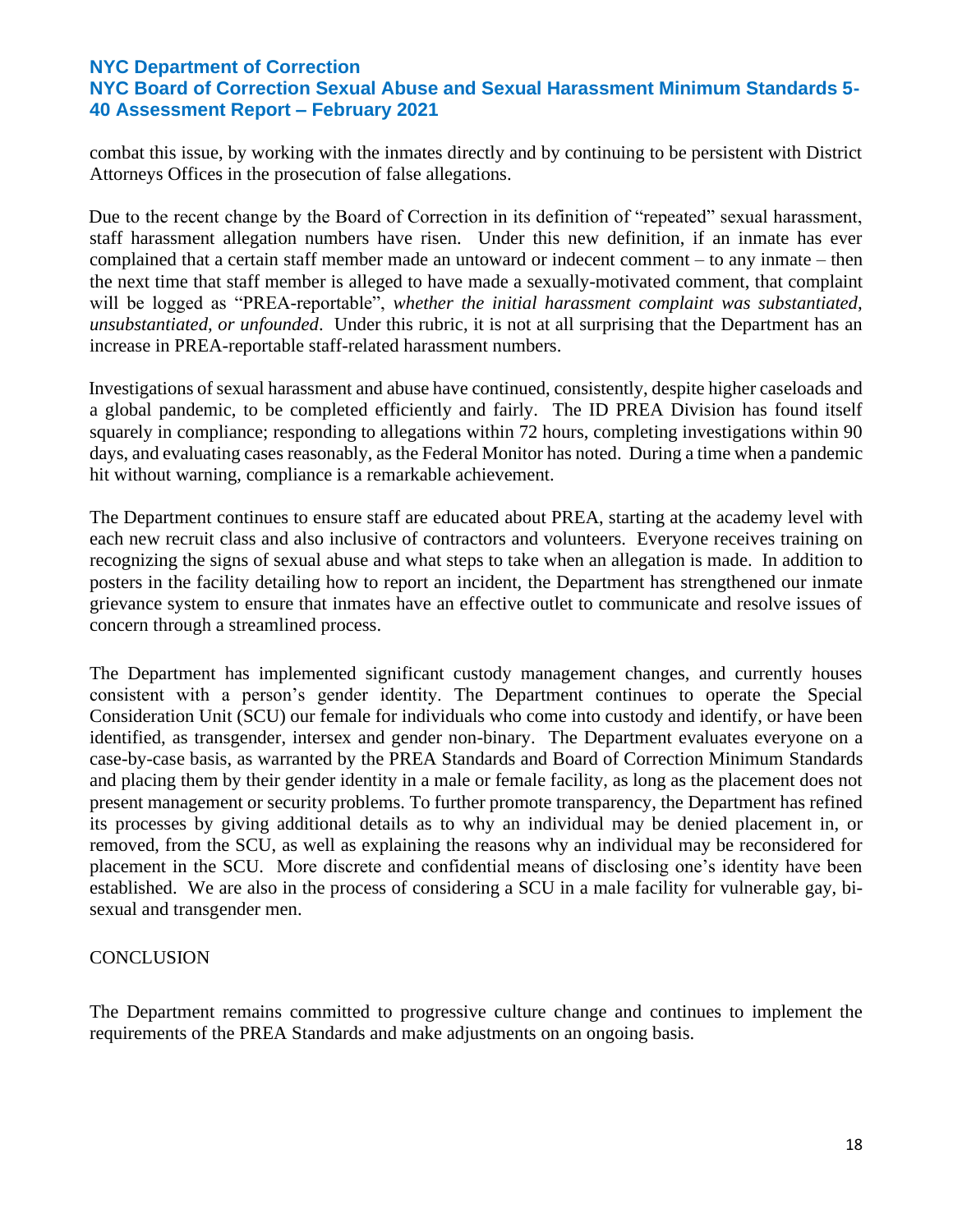# **APPENDIX A**

# **DEFINITIONS OF SEXUAL VICTIMIZATION**

The New York City Department of Correction (DOC) utilizes uniform definitions as provided by 28 C.F.R. §115.6 in the National Standards to Prevent, Detect, and Respond to Prison Rape (under the Prison Rape Elimination Act of 2003).

These definitions are used to categorize allegations of sexual abuse within New York State correctional facilities and to separate allegations by perpetrator type (staff or inmate) and type of abuse.

Similar to the Survey on Sexual Victimization (SSV), the following categories of sexual abuse have been disaggregated into five categories as indicated below.

**Inmate Nonconsensual Act** - sexual contact of any person without his or her consent, or of a person who is unable to consent or refuse; and

- Contact between the penis and the vulva or the penis and the anus including penetration, however slight; or
- Contact between the mouth and the penis, vulva or anus; or
- Penetration of the anal or genital opening of another person, however slight by a hand, finger, object, or other instrument.

**Inmate Abusive Act** - sexual contact with any person without his or her consent, or of a person who is unable to consent or refuse; and

• Intentional touching either directly or through the clothing, of the genitalia, anus, groin, breast, inner thigh, or buttocks of any person.

**Inmate Sexual Harassment** – Repeated and unwanted sexual advances, requests for sexual favors, or verbal comments, gestures, or actions of a derogatory or offensive sexual nature by one inmate directed toward another.

**Staff Sexual Misconduct** – any act or behavior of a sexual nature directed toward an inmate by an employee, volunteer, contractor or official visitor or other agency representative. Sexual relationships of a romantic nature between staff and inmates are included in this definition. Consensual and nonconsensual acts include: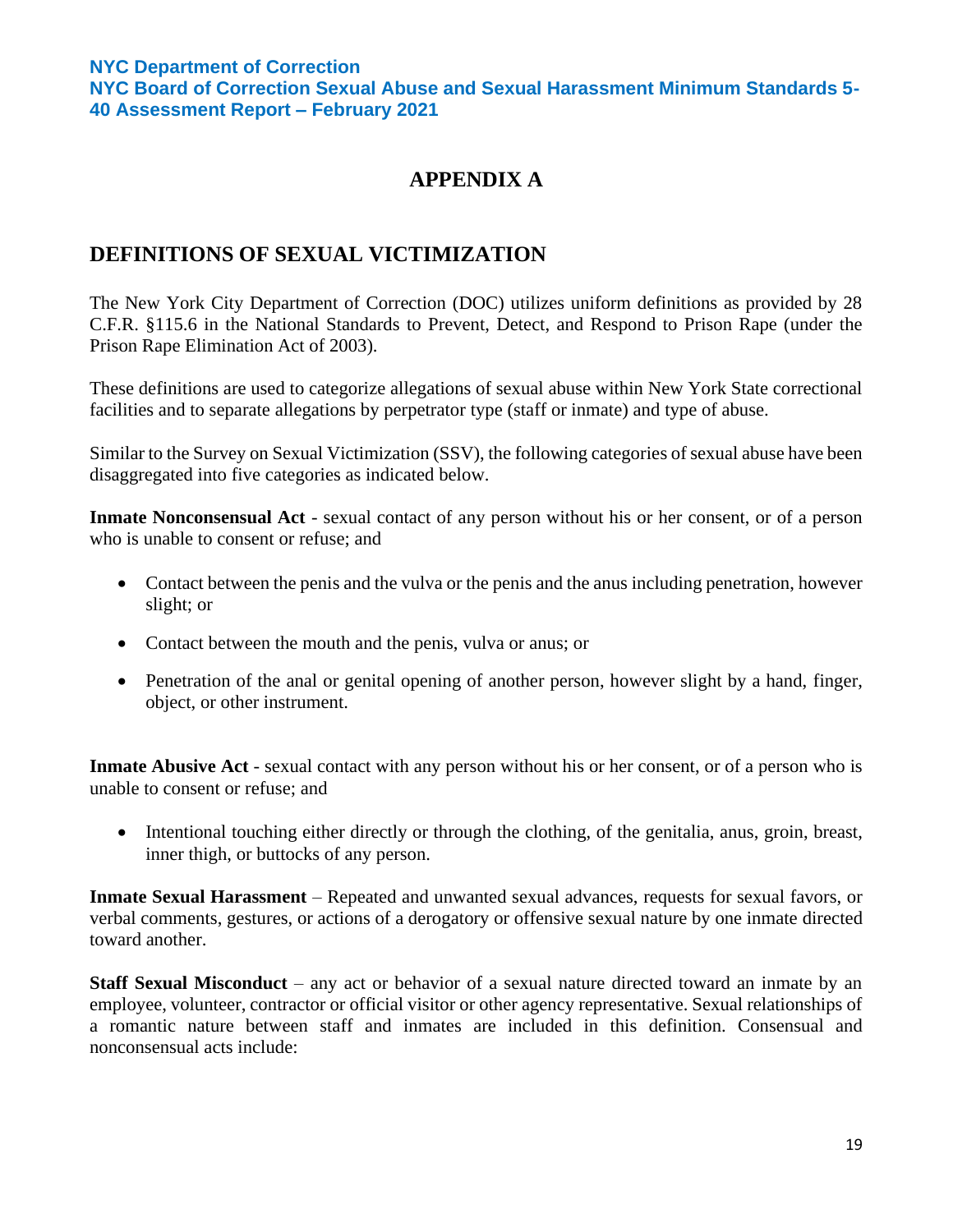- Intentional touching, either directly or through the clothing, of the genitalia, anus, groin, breast, inner thigh, or buttocks that is unrelated to official duties or with the intent to abuse, arouse or gratify sexual desire; or
- Completed, attempted, threatened, or requested sexual acts; or
- Occurrences of indecent exposure, invasion of privacy, or staff voyeurism for reasons unrelated to official duties or for sexual gratification.

**Staff Sexual Harassment** – Repeated verbal statements, comments or gestures of a sexual nature to an inmate by an employee, volunteer, contractor, official visitor, or other agency representative, including:

- Demeaning references to gender; or sexually suggestive or derogatory comments about body or clothing;
- Repeated profane or obscene language or gestures.